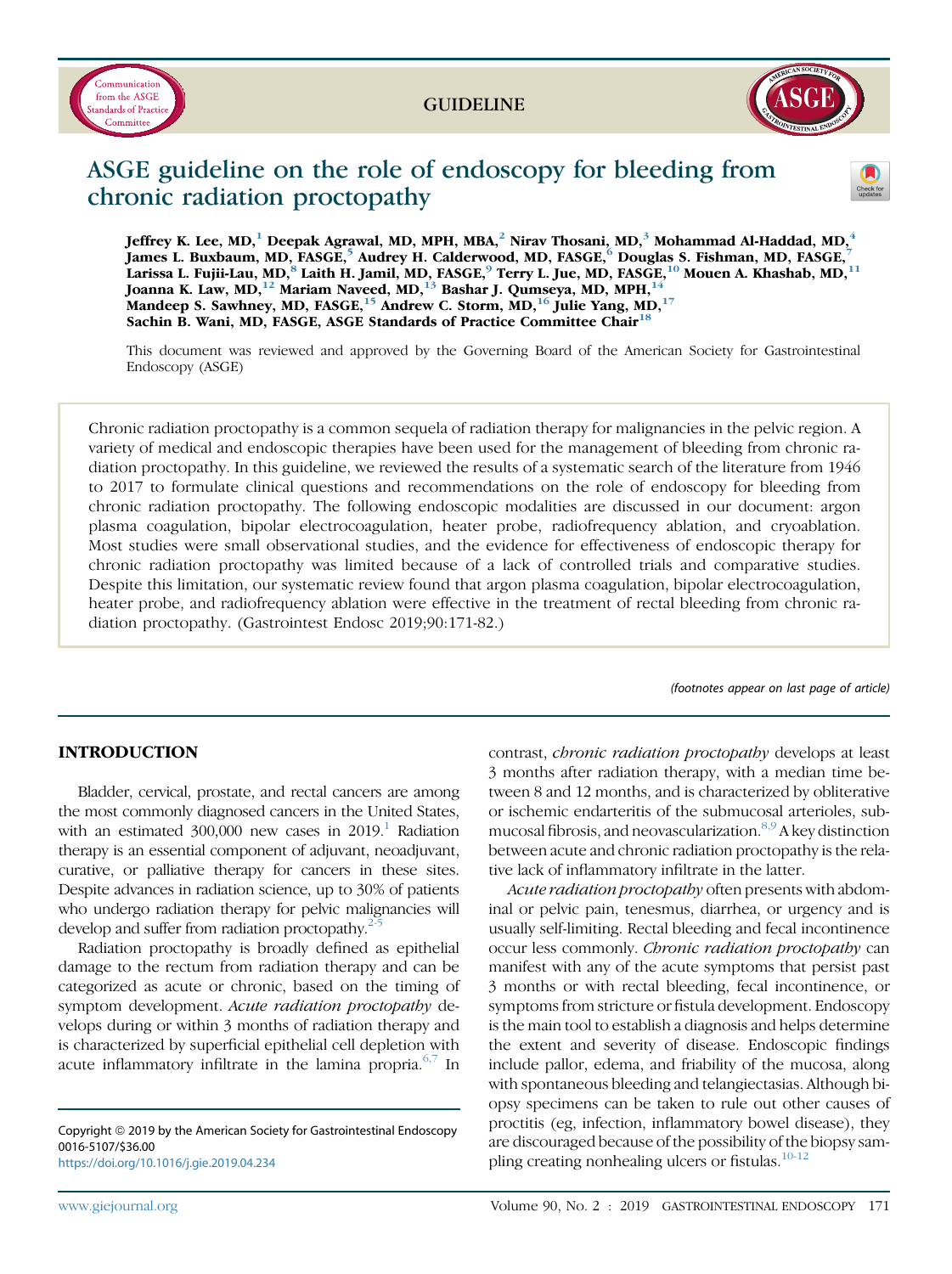A variety of treatments have been described for the management of acute and chronic radiation proctopathy over the past few decades, including medical, endoscopic, and surgical approaches. Most cases of acute radiation proctopathy respond to hydration, antidiarrheal medications, and discontinuation of radiation therapy. In contrast, medical or supportive therapy may not be effective or sufficient in reducing symptoms from chronic radiation proctopathy, particularly rectal bleeding. Therefore, endoscopic therapy has become a widely used treatment method for the management of chronic radiation proctopathy.

# AIM AND SCOPE

The aim of this document is to provide evidence-based recommendations on endoscopic therapy in the management of bleeding from chronic radiation proctopathy. The following endoscopic modalities are discussed: argon plasma coagulation (APC), bipolar electrocoagulation, heater probe, radiofrequency ablation (RFA), and cryoablation. This document is a revision of a previous American Society for Gastrointestinal Endoscopy (ASGE) guideline.<sup>15</sup>

# METHODS

### **Overview**

This document was prepared by a working group of the Standards of Practice Committee of the ASGE. It includes a systematic review of available literature and published guidelines for the role of endoscopy in the management of chronic radiation proctopathy using criteria highlighted in [Table 1.](#page-2-0)<sup>[14](#page-10-0)</sup> After evidence synthesis, recommendations were drafted by the full panel during a face-to-face meeting on March 16, 2018 and subsequently approved by the Standards of Practice committee members and the ASGE Governing Board.

### Panel composition and conflict of interest management

The panel consisted of 2 content experts (J.K.L., D.A.), a committee member with expertise in systematic reviews and meta-analysis (N.C.T.), the committee chair (S.B.W.), and other committee members. All panel members were required to disclose potential financial and intellectual conflict of interest, which were addressed according to ASGE policies set forth in the ASGE Conflict of Interest and Resolution Policy (at [https://www.asge.org/docs/default](https://www.asge.org/docs/default-source/about-asge/mission-and-governance/asge-conflict-of-interest-and-disclosure-policy.pdf?sfvrsn=2)[source/about-asge/mission-and-governance/asge-con](https://www.asge.org/docs/default-source/about-asge/mission-and-governance/asge-conflict-of-interest-and-disclosure-policy.pdf?sfvrsn=2)flict[of-interest-and-disclosure-policy.pdf?sfvrsn](https://www.asge.org/docs/default-source/about-asge/mission-and-governance/asge-conflict-of-interest-and-disclosure-policy.pdf?sfvrsn=2)=2) and the publication-specific policy and form included in Conflict of Interest Principles for ASGE Publications and Educational Product Development excluding Gastrointestinal Endoscopy and CME activity (at [https://www.asge.org/](https://www.asge.org/docs/default-source/about-asge/mission-and-governance/doc-asge-publications-coipolicy_2009.pdf?sfvrsn=6) [docs/default-source/about-asge/mission-and-governance/](https://www.asge.org/docs/default-source/about-asge/mission-and-governance/doc-asge-publications-coipolicy_2009.pdf?sfvrsn=6) doc-asge-publications-coipolicy  $2009.$ pdf?sfvrsn=6).

### Formulation of clinical questions

For all clinical questions, potentially relevant patientimportant outcomes were identified a priori and rated from "not important" to "critical" through a consensus process. Our main clinical question was the effectiveness of each endoscopic therapy compared with other interventions for the treatment of bleeding from chronic radiation proctopathy. Clinical success was defined as bleeding cessation, improvement in hemoglobin by 10% or normalization, bleeding score improvement, or eradication of telangiectasias. Other clinical outcomes of interest were rates of overall and severe adverse events. We defined severe adverse events a priori as colonic fistula, perforation, explosion, or stricture.

### Literature search and study selection criteria

To inform this guideline, a comprehensive literature search was performed by a medical librarian using Ovid Medline entries from 1946 to January 2017 and Embase entries from 1988 to January 2017. The searches were limited to English language articles with animal studies excluded. Because of the large number of case reports, we restricted our eligibility criteria to only include case series with more than 5 patients. The full literature search strategy is demonstrated in [Appendix 1](#page-12-0) (available online at [www.](http://www.giejournal.org) [giejournal.org\)](http://www.giejournal.org).

For each treatment modality a literature search for existing systematic reviews and meta-analyses was also performed. If none was identified, a full systematic review and metaanalysis (when possible) was conducted using the recommendations of the Preferred Reporting Items for Systematic Reviews and Meta-analyses criteria.<sup>[15](#page-10-0)</sup> Details of the search strategy are reported in [Appendix 1.](#page-12-0) Citations were imported into EndNote (Thompson Reuters, Philadelphia, Pa), and duplicates were removed. The EndNote library was then uploaded into Covidence [\(www.covidence.org\)](http://www.covidence.org). Two authors (J.K.L., D.A.) first screened the studies by title and abstract and then by full text, and all conflicts were resolved by consensus. If existing systematic reviews and meta-analyses were available, inclusion and exclusion criteria were reviewed, and methodologic quality of the study was assessed using the measurement tool to assess systematic reviews (Assessing the Methodological Quality of Systematic Reviews 2; available at [https://amstar.ca/Amstar\\_Checklist.php](https://amstar.ca/Amstar_Checklist.php)). Only systematic reviews and meta-analyses meeting the quality thresholds were used for our data synthesis. When applicable, available systematic reviews and meta-analyses were updated based on literature review as described above.

### Data extraction and statistical analysis

If data extraction was needed for a meta-analysis, data were extracted by 2 independent reviewers using Microsoft Excel (Microsoft Corporation, Redmond, Wash). The primary estimate of effect was based on a priori identified outcomes of interest. For outcomes with limited or no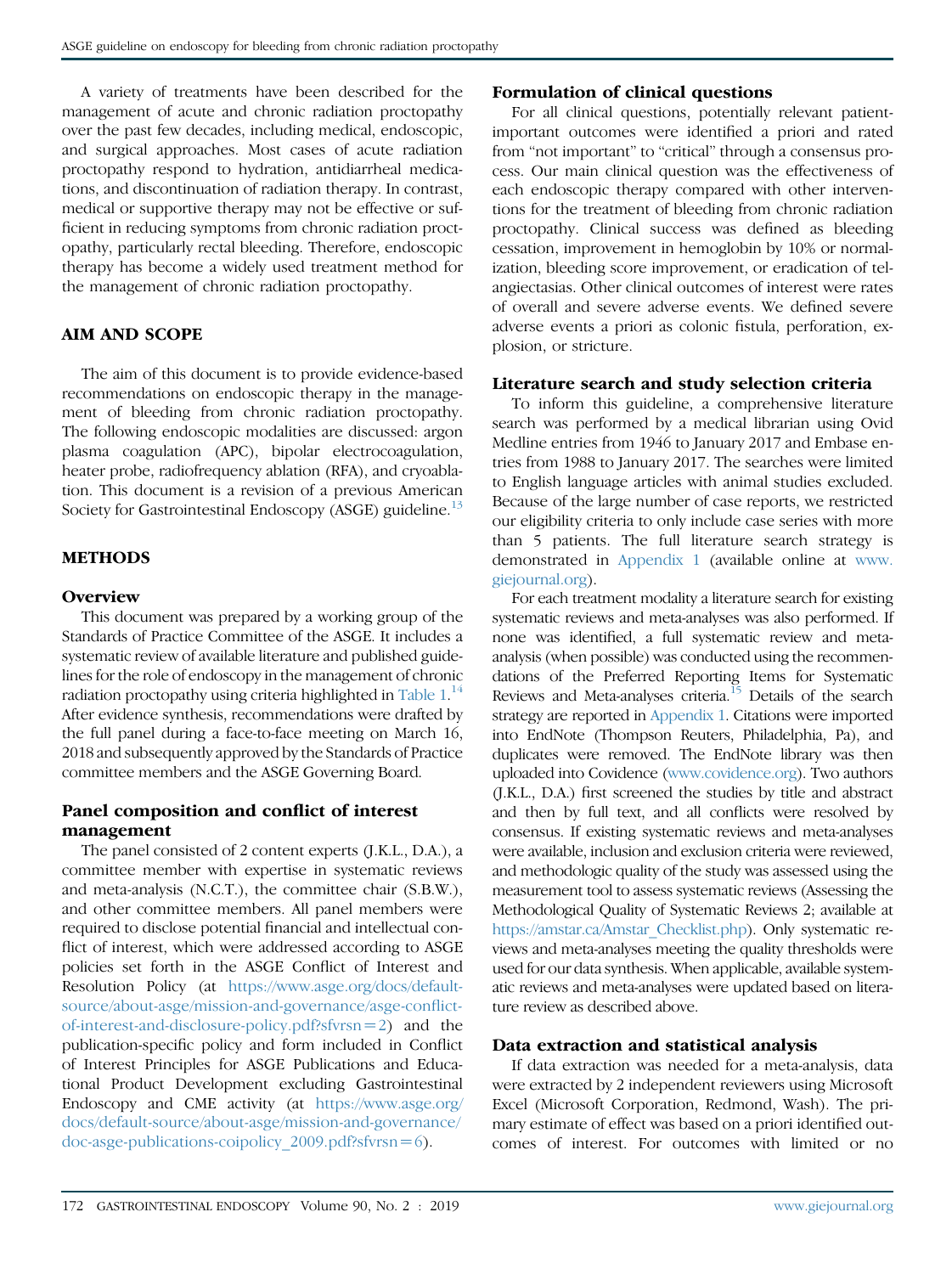<span id="page-2-0"></span>

|                   | TABLE 1. System for rating the quality of evidence for guidelines                                                                                                                            |                                                                                                                                            |
|-------------------|----------------------------------------------------------------------------------------------------------------------------------------------------------------------------------------------|--------------------------------------------------------------------------------------------------------------------------------------------|
| <b>Categories</b> | <b>Meaning</b>                                                                                                                                                                               | Interpretation                                                                                                                             |
| High              | We are very confident that the true effect<br>lies close to that of the estimate of effect.                                                                                                  | Future research is very unlikely to change<br>our confidence in the estimate of the effect.                                                |
| Moderate          | We are moderately confident in the effect<br>estimate: the true effect is likely to be close to<br>the estimate of effect, but there is a possibility<br>that it is substantially different. | Further research is likely to have an impact on our confidence in the<br>estimate of the effect and may change the estimate.               |
| Low               | Our confidence in the effect estimate is limited:<br>the true effect may be substantially different from<br>the estimate of effect.                                                          | Further research is very likely to have an impact on our confidence<br>in the estimate of the effect and is likely to change the estimate. |
| Very low          | We have very little confidence in the effect estimate: the true effect is<br>likely to be substantially different from the estimate of effect.                                               | Any estimate of the effect is very uncertain.                                                                                              |

Adapted from Guyatt et al.<sup>[14](#page-10-0)</sup>

available direct comparisons, indirect comparisons were used to estimate the magnitude and direction of effect. Heterogeneity was assessed using the  $I^2$  and Q statistic. Significant heterogeneity was defined at  $I^2 > 50\%$  and significant  $P$  value  $(<.05)$  on the  $Q$  statistic. Random-effects models were used if significant heterogeneity was detected. Otherwise, fixed-effects models were used. Studies were weighted based on their size. Statistical analyses were performed using Comprehensive Meta Analysis V3 (Biostat Inc, Englewood, NJ).

#### Certainty in evidence (quality of evidence)

The certainty in the body of evidence (also known as quality of the evidence or confidence in the estimated effects) was assessed for each effect estimate of the outcomes of interest on the following domains: risk of bias, precision, consistency and magnitude of the estimates of effects, directness of the evidence, risk of publication bias, presence of dose–effect relationship, and an assessment of the effect of residual, opposing confounding.

### Considerations in the development of recommendations

During an in-person meeting, the panel developed recommendations based on the following criteria, if available: the certainty in the evidence, the balance of benefits and harms of the compared management options, values and preferences of the patients, resource utilization, and costeffectiveness. The final wording of the recommendations (including direction and strength), remarks, and qualifications were decided by consensus using criteria highlighted in Table  $1^{14}$  and were approved by all members of the panel. The strength of individual recommendations is based on the aggregate evidence quality and an assessment of the anticipated benefits and harms. Stronger recommendations are typically stated as "we recommend.," whereas weaker recommendations are indicated by phrases such as "we suggest...." [Table 2](#page-3-0) provides the suggested interpretation of strong and conditional recommendations by patients, clinicians, and healthcare policymakers.

#### Patient values and preferences and cost-effectiveness

Currently, there are no data regarding patient preferences with regard to medical or endoscopic strategies for the management of chronic radiation proctopathy. In addition, there are no resource utilization or costeffectiveness studies evaluating medical versus endoscopic therapy or different endoscopic modalities for the management of chronic radiation proctopathy.

#### RESULTS

# Endoscopic therapies for bleeding from chronic radiation proctopathy

This document focuses on currently available endoscopic therapies for managing patients with chronic radiation proctopathy, which include APC, bipolar electrocoagulation, heater probe, RFA, and cryoablation. Highly variable definitions for clinical success were described in the literature describing the effectiveness of endoscopic therapies for chronic radiation proctopathy. In addition, not all studies used a standardized grading or scoring system to determine therapeutic success. Therefore, as stated in Methods, we broadly defined clinical success as bleeding cessation, improvement in hemoglobin by 10% or normalization, bleeding score improvement, or eradication of telangiectasias. Despite our broad and comprehensive search, limited high-quality randomized trials or comparative effectiveness studies were available to inform our guideline document.

The recommendations, quality of evidence, and strength of recommendations are summarized in [Table 3.](#page-3-0) The panel members recommend that before embarking on endoscopic therapy for radiation proctopathy, patients should have a clear understanding of the risks, benefits, and alternatives to endoscopic therapy. The panel members agreed that before using endoscopic therapy for radiation proctopathy, the endoscopist should obtain informed consent that includes a discussion on the natural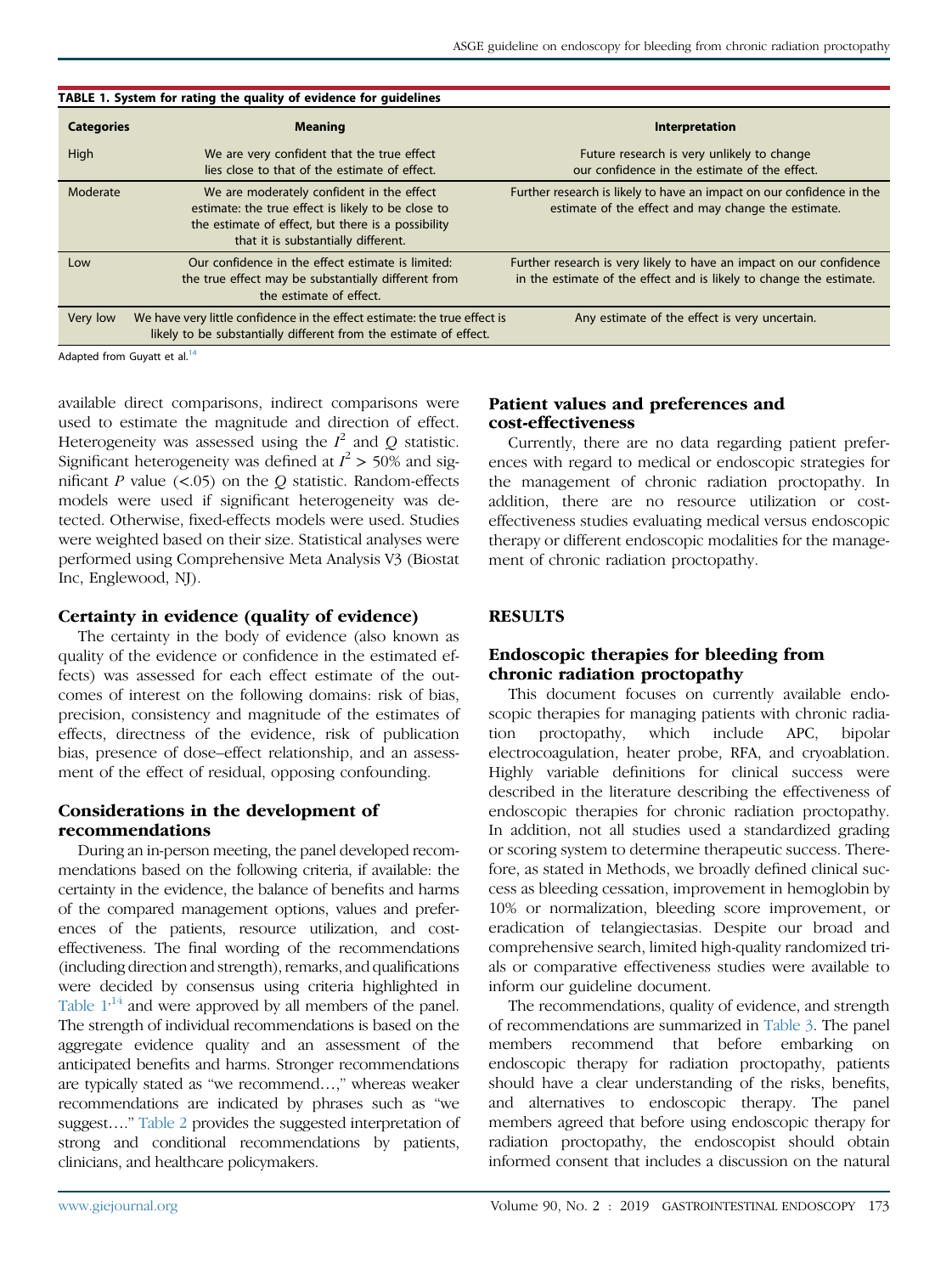#### <span id="page-3-0"></span>TABLE 2. Interpretation of definitions of strength of recommendation using Grading of Recommendations Assessment, Development and Evaluation framework

| <b>Implications</b><br>for | <b>Strong recommendation</b>                                                                                                                                                                                     | <b>Conditional recommendation</b>                                                                                                                                                                                                                                                                                                  |
|----------------------------|------------------------------------------------------------------------------------------------------------------------------------------------------------------------------------------------------------------|------------------------------------------------------------------------------------------------------------------------------------------------------------------------------------------------------------------------------------------------------------------------------------------------------------------------------------|
| Patients                   | Most individuals in this situation would want the recommended<br>course of action, and only a small proportion would not.                                                                                        | Most individuals in this situation would<br>want the suggested course of action, but many would not.                                                                                                                                                                                                                               |
| Clinicians                 | Most individuals should receive the intervention. Formal decision<br>aids are not likely to be needed to help individual patients make<br>decisions consistent with their values and preferences.                | Recognize that different choices will be appropriate<br>for individual patients and that you must help each patient arrive<br>at a management decision consistent with his or her values and<br>preferences. Decision aids may be useful in helping individuals to<br>make decisions consistent with their values and preferences. |
|                            | Policymakers The recommendation can be adopted as policy in most situations.<br>Compliance with this recommendation according to the quideline<br>could be used as a quality criterion or performance indicator. | Policymaking will require substantial debate<br>and involvement of various stakeholders.                                                                                                                                                                                                                                           |
|                            |                                                                                                                                                                                                                  |                                                                                                                                                                                                                                                                                                                                    |

Adapted from Andrews et al.

| <b>TABLE 3. Recommendations</b>                                                                                                                                                                                                                                                                                                                                                  |                                      |                               |  |  |  |  |  |  |  |
|----------------------------------------------------------------------------------------------------------------------------------------------------------------------------------------------------------------------------------------------------------------------------------------------------------------------------------------------------------------------------------|--------------------------------------|-------------------------------|--|--|--|--|--|--|--|
| <b>Statement</b>                                                                                                                                                                                                                                                                                                                                                                 | <b>Strength of</b><br>recommendation | <b>Quality of</b><br>evidence |  |  |  |  |  |  |  |
| 1. In patients with chronic radiation proctopathy, we suggest argon plasma coagulation, bipolar<br>electrocoagulation, heater probe, and radiofrequency ablation for treatment of bleeding from chronic<br>radiation proctopathy. There is insufficient evidence to recommend a specific endoscopic modality over<br>another for treatment of bleeding from chronic proctopathy. | Conditional                          | Low                           |  |  |  |  |  |  |  |
| 2. In patients with chronic radiation proctopathy, we suggest against the use of 4% formalin compared with<br>argon plasma coagulation because of higher adverse event rates compared with argon plasma coagulation<br>for treatment of bleeding from chronic radiation proctopathy.                                                                                             | Conditional                          | Low                           |  |  |  |  |  |  |  |
| 3. In patients with chronic radiation proctopathy, there is insufficient evidence for or against the use of the<br>newer-generation cryoablation system for treatment of bleeding from chronic radiation proctopathy.                                                                                                                                                            |                                      |                               |  |  |  |  |  |  |  |

history of chronic radiation proctopathy, treatment options, risks and benefits of each approach, the frequency of endoscopic therapy sessions, and duration of follow-up. There is no mandate for treating "cosmetic" rectal bleeding (ie, minor rectal bleeding without anemia) given the lack of studies to date to support endoscopic management for this indication. Patient preferences, comorbidities, life expectancy, and locally available endoscopic therapies should be considered in the management algorithm of these patients.

### Argon plasma coagulation

APC is a widely used endoscopic therapy for chronic radiation proctopathy because of its availability in most endoscopy units, portability, and the ability to apply noncontact thermal therapy in tangential locations. APC therapy for chronic radiation proctopathy is delivered using the tip of the APC probe passed through the endoscope with short noncontact application periods of 1 to 2 seconds to the target tissue [\(Appendix 1](#page-12-0)). Care should be taken to target treatment on individual vessels and avoid "painting" with APC, which can lead to large confluent ulcers.

In our systematic review we found 33 studies that reported the efficacy of APC for rectal bleeding on a total of 957 patients with chronic radiation proctopathy [\(Table 4\)](#page-5-0).<sup>[16-48](#page-10-0)</sup> Among the 33 studies, 3 compared APC with other endoscopic modalities

or medical therapy. $16,29,46$  Specifically, 2 studies compared APC with  $4\%$  topical formalin<sup>16,46</sup> and 1 study assessed APC versus bipolar electrocoagulation.<sup>29</sup> A pooled analysis of all 33 studies found an overall clinical success rate of 87% (95% confidence interval, 85%-90%) with an  $I^2 = 32$  [\(Fig. 1\)](#page-7-0), indicating low heterogeneity among the studies. The mean or median number of treatment sessions for APC to achieve bleeding control ranged from 1 to 3.7. The time interval between treatment sessions ranged from 2 to 8 weeks; most studies reported a 3- to 4-week interval to allow enough time for the injured mucosa to heal. APC settings from our review reported a power ranging from 25 to 80 W (median, 50 W) and an argon flow rate of .6 to 2.5 L/min (median, 1.5 L/ min). When stratified by differences in APC flow rate settings, treatment success rates were fairly similar at 87% and 86% using a flow rate of  $\leq 1$  L/min and  $>1$  L/min, respectively. However, most studies in this systematic review used the firstgeneration APC machine (ICC/APC 300 system; Erbe Elektromedizin, Tuebingen, Germany), which may not be available in most endoscopy units.<sup>[16,18,19,21,24-26,28,29,32,33,37,39,40,44,46,48](#page-10-0)</sup> Only 3 studies used the second-generation APC machine (VIO APC/APC 2; Erbe Elektromedizin).<sup>17,31,46</sup>

Comparative studies. APC appears to be more or at least equally effective to 4% formalin for the management of bleeding from chronic radiation proctopathy. In a study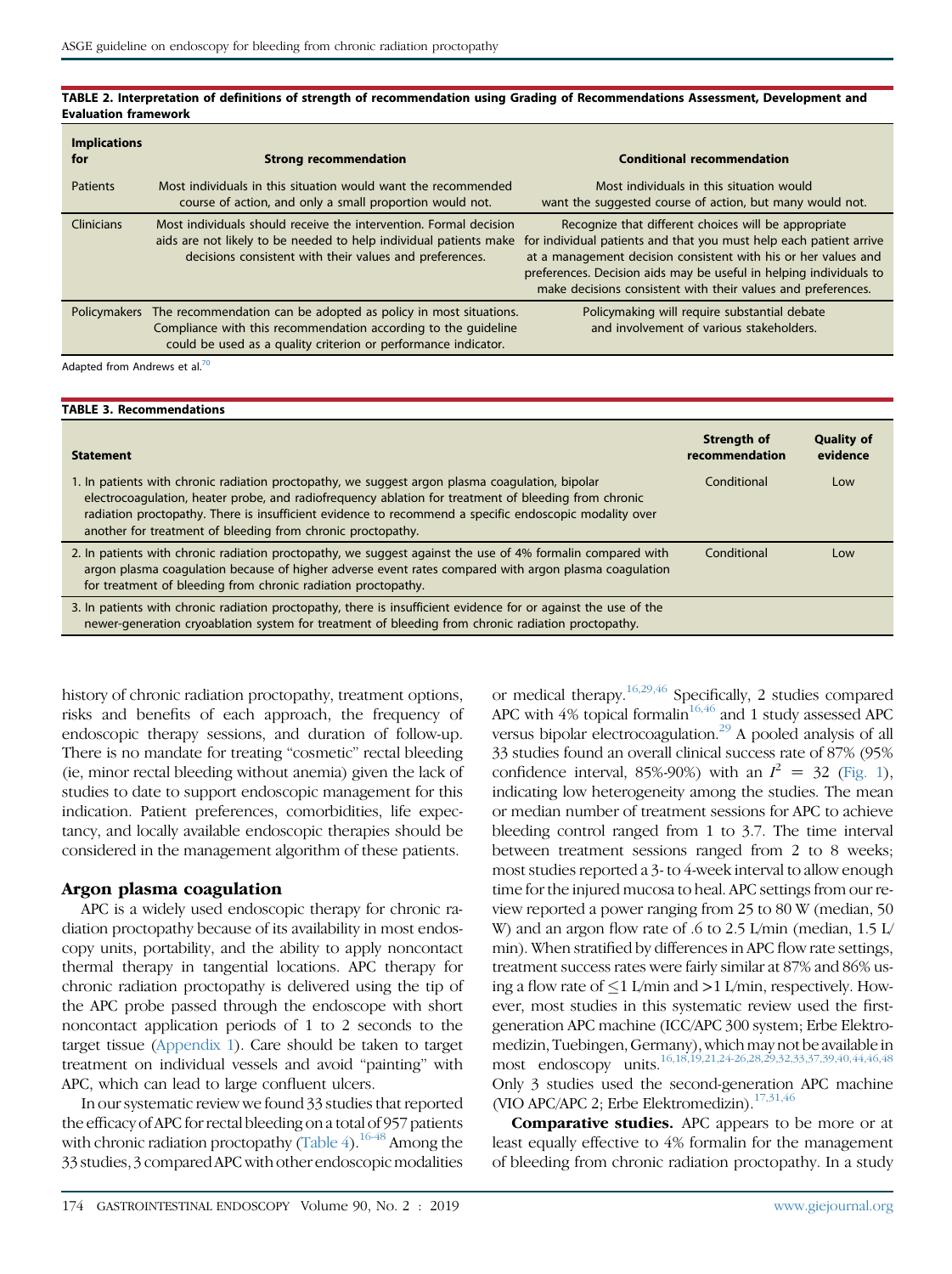by Yeoh et al,  $46/30$  $46/30$  patients with intractable rectal bleeding (defined as 1 episode per week or more or requiring blood transfusions or both despite medical therapy) from chronic radiation proctopathy were randomized to either APC or 4% topical formalin. Bleeding cessation was seen in 94% of patients treated with APC (median treatment sessions, 2) versus 100% of patients treated with topical formalin (median treatment sessions, 2). There were no significant differences in efficacy and durability of bleeding cessation between the 2 groups. Both treatments were well tolerated without any adverse events. APC was also compared with topical 4% formalin in a cohort study of 25 patients with rectal bleeding from chronic radiation proctopathy.<sup>[16](#page-10-0)</sup> Clinical success was defined as improvement of hemoglobin by 10% or normalization of hemoglobin levels. Eleven of 14 patients (79%) had clinical success from APC compared with 3 of 11 patients (27%) treated with formalin ( $P = .017$ ). The mean number of treatment sessions was similar with both APC and 4% formalin (1.7 sessions vs 1.8 sessions, respectively). However, the APC group had fewer adverse events (ie, nausea, vomiting, rectal pain, and fever) compared with the formalin group  $(36\% \text{ vs } 82\%, P = .001).$ 

APC appears to be equally effective as bipolar electrocoagulation for the management of rectal bleeding in chronic radiation proctopathy. In a randomized study of 30 patients with recurrent rectal bleeding from chronic radiation proctopathy, there were no significant differences in clinical success (defined as eradication of all telangiectasias) with APC compared with bipolar electrocoagulation (93% vs 80%,  $P = .6$ ) or mean number of sessions needed for eradication (3.7 vs 2.9,  $P = .3$ ) in the intention-to-treat analysis.<sup>[29](#page-10-0)</sup> However, there was a higher, although not statistically significant, rate of bleeding during treatment from ulcers with bipolar electrocoagulation compared with APC (33.3% vs 6.7%,  $P = .17$ ). During a mean follow-up of 12.5 months (range, 3-30), there was no difference in relapse rate of rectal bleeding between the 2 groups (8% vs  $14\%, P = 1.0$ ).

Adverse events. The reported rate of adverse events with APC is variable, $16-48$  likely because of the lack of standard APC settings, variation in the criteria for defining adverse events, and variable follow-up periods. After determining an a priori definition for serious adverse events (ie, colonic fistula, perforation, explosion, or stricture), we found the pooled serious adverse event rate to be 4% (95% confidence interval, 3%-6%) with an  $I^2 = 0$ , indicating low heterogeneity between studies. The most common APC-related adverse event was abdominal, rectal, or anal pain, which could be related to ulcerations caused by the treatment itself or excessive bowel distention from the quick instillation of argon gas. Therefore, the insufflated argon gas should be removed periodically to help alleviate the pain from bowel distension and potentially mitigate the risk of postprocedural discomfort. Colonic explosions have also been reported in 2 poorly prepped

patients who only received an enema preparation before APC therapy.[19,28](#page-10-0) Therefore, adequate bowel preparation is needed before initiating APC therapy.

#### Bipolar electrocoagulation

Bipolar electrocoagulation is a contact treatment method for chronic radiation proctopathy. In our systematic review, we found 4 studies that reported the efficacy of bipolar electrocoagulation for rectal bleeding on a total of 96 patients with chronic radiation proctopathy ([Table 5\)](#page-8-0).<sup>29,49-51</sup> Only 2 studies compared bipolar electrocoagulation with other endoscopic modalities or medical therapy; 1 compared bipolar electrocoagulation with  $APC<sup>29</sup>$  and another study assessed bipolar electrocoagulation versus heater probe.<sup>[49](#page-11-0)</sup> A pooled analysis of all  $4 \times 10^{29,49-51}$  from our systematic review found an overall clinical success rate of 88% (95% confidence interval, 68%-96%) with an  $I^2 = 54$  [\(Fig. 2](#page-9-0)), indicating moderate heterogeneity between studies. The mean or median number of treatment sessions for bipolar electrocoagulation ranged from 2.9 to 4 to achieve bleeding control. The time interval between treatment sessions ranged from 4 to 6 weeks.

Comparative studies. Bipolar electrocoagulation appears to be as equally effective as a heater probe for the management of rectal bleeding in patients with chronic radiation proctopathy. In a randomized trial involving 21 patients with recurrent hematochezia and anemia because of chronic radiation proctopathy, Jensen et  $al<sup>50</sup>$  $al<sup>50</sup>$  $al<sup>50</sup>$  showed that bipolar electrocoagulation and heater probe had similar clinical success rates for bleeding control (75% vs 67%) after 12 months of follow-up. No major adverse events were reported in the trial at the end of follow-up. Bipolar electrocoagulation also appears to be as equally effective as APC for the management of rectal bleeding in chronic radiation proctopathy (described in Argon Plasma Coagulation, above). $29$ 

Adverse events. Data on serious adverse event rates with bipolar electrocoagulation are limited. Lenz et  $al<sup>29</sup>$  $al<sup>29</sup>$  $al<sup>29</sup>$ reported that 5 of 15 patients (33%) who underwent bipolar electrocoagulation had worsening rectal bleeding either during or after the procedure. In addition, 4 of 15 patients (27%) developed rectal stenosis, only 1 of whom had symptoms. In the study of Jensen et al,<sup>[50](#page-11-0)</sup> none of the 12 patients developed any serious adverse events with bipolar electrocoagulation after 12 months of follow-up. There have been no reports of perforation or fistula formation after bipolar electrocoagulation for chronic radiation proctopathy.

# Heater probe

Heater probe is a contact treatment method for chronic radiation proctopathy. Unlike bipolar electrocoagulation, heater probe mucosal injury is based on direct heat application rather than electrical current. In our systematic review, we found 2 studies on the efficacy of heater probe for chronic radiation proctopathy [\(Table 5\)](#page-8-0).<sup>[50,52](#page-11-0)</sup> In a case series of 8 patients with rectal bleeding, all patients had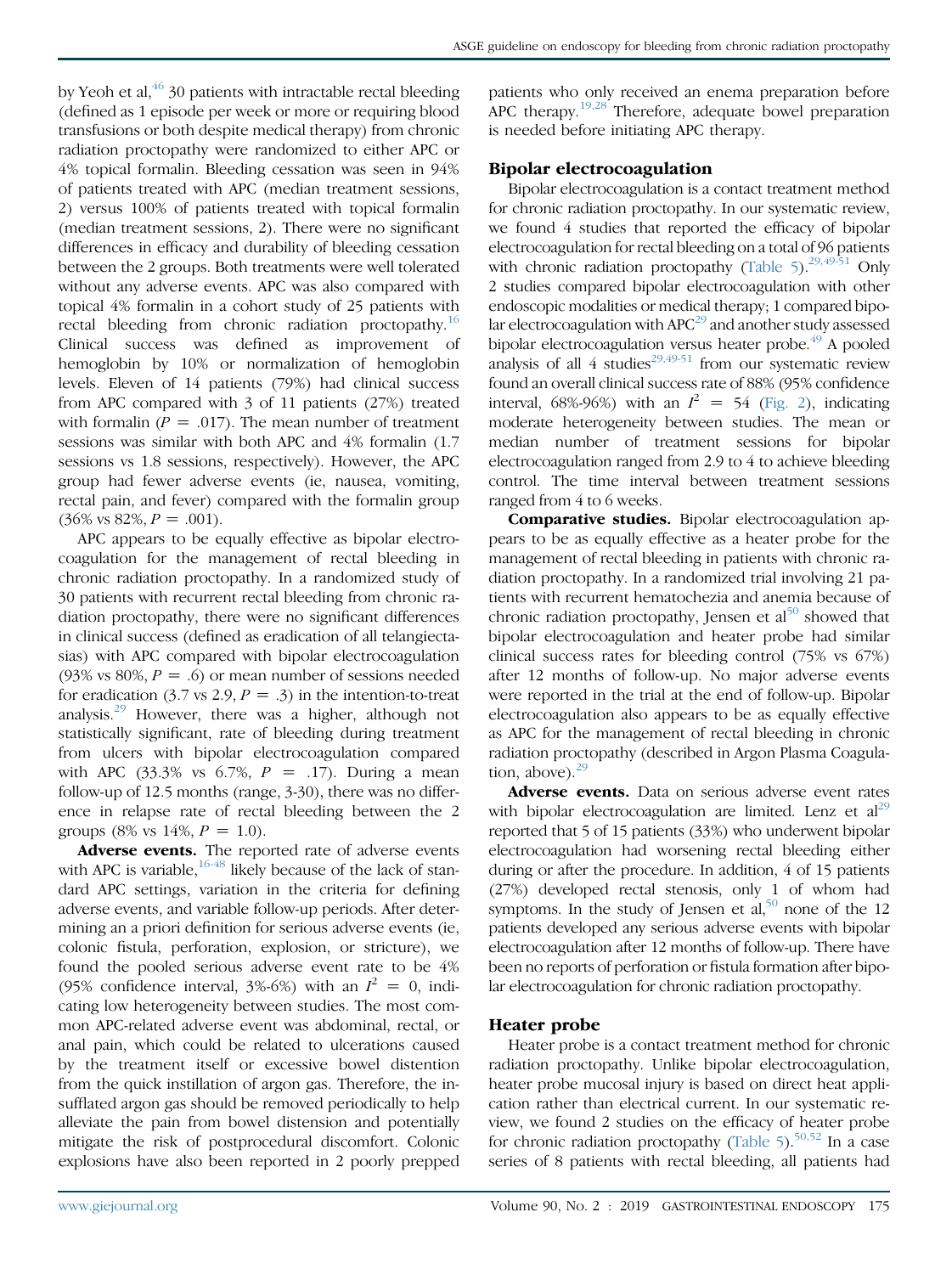#### <span id="page-5-0"></span>TABLE 4. Summary of studies using argon plasma coagulation for chronic radiation proctopathy

| Alfadhli, 2008 <sup>16</sup><br>Case series<br>14<br>1.78 (mean)<br>11/3<br>74.7 (mean)<br>$1.2 - 2.0$<br>45-50<br>Al Gizaway, 2012 <sup>17</sup><br>17<br><b>NR</b><br><b>NR</b><br>55 (median)<br>$.8 - 1.0$<br>40-50<br>Case series<br>Alvaro-Villegas, 2011 <sup>18</sup><br><b>NR</b><br>14<br>1.6<br>60<br>Case series<br>59.3 (mean)<br>3 (mean)<br>Ben-Soussan, 2004 <sup>19</sup><br>Case series<br>27<br>19/8<br>73.1 (mean)<br>$.8 - 1.0$<br>40-50<br>$2.7$ (mean)<br>Canard, 2003 <sup>20</sup><br>Case series<br>30<br>23/7<br>70.7 (mean)<br>$.8 - 2.0$<br>30-80<br>$2.3$ (mean)<br>Chrusciewska-Kiliszek,<br>Randomized trial<br>122<br>59/63<br>65.5 (mean)<br>$1.0 - 2.0$<br>$25 - 40$<br>$2.3$ (mean)<br>$2013^{21}$<br>Cunha, 2016 <sup>22</sup><br><b>NR</b><br><b>NR</b><br>Cohort study<br>43<br>1.2<br>40<br>Dees, 2006 <sup>23</sup><br>50<br>50<br>46/4<br>73.6 (mean)<br>$\overline{2}$<br>3 (median)<br>Case series<br>De la Serna Higuera, 2004 <sup>24</sup><br>10<br>Case series<br>3/7<br>$1.5 - 2.0$<br>60<br>$1.7$ (mean)<br>67.5 (mean)<br>Fantin, 1999 <sup>25</sup><br>Case series<br>$\overline{7}$<br>6/1<br>60<br>76.3 (mean)<br>3<br>$2.4$ (mean)<br>Hortelano, 2014 <sup>26</sup><br>Case series<br>30<br>30<br>70 (median)<br>1.8<br>50<br>3 (median)<br>Kaassis, 2000 <sup>27</sup><br>16<br><b>NR</b><br>.6<br>40<br>Case series<br>73.5 (mean)<br>3.7 (mean)<br>Karamanolis, 2009 <sup>28</sup><br>$\overline{2}$<br>56<br><b>NR</b><br>40<br>Case series<br>2 (mean)<br>68.4 (mean)<br>Lenz, 2011 <sup>29</sup><br>$\mathbf{1}$<br>Randomized trial<br>15<br>8/7<br>40<br>70.4 (mean)<br>$3.7$ (mean)<br>López-Arce, 2010 <sup>30</sup><br>19<br>10/9<br>$1.0 - 1.5$<br>40-50<br>Case series<br>64 (median)<br>2.0 (median)<br>Onoyama, 2011 <sup>31</sup><br>24<br>24<br>$\mathbf{1}$<br><b>NR</b><br>Case series<br>74.8 (mean)<br>$30 - 40$<br>Rolachon, 2000 <sup>32</sup><br><b>NR</b><br>Case series<br>12<br>70.3 (mean)<br>$\mathbf{1}$<br>50<br>$2.8$ (mean)<br>Rotondano, 2003 <sup>33</sup><br>24<br>5/19<br>69.2 (mean)<br>$.8 - 1.2$<br>40<br>2.5 (median)<br>Case series<br>Sait Dag, 2013 <sup>34</sup><br>21<br>40-60<br>Case series<br>7/14<br>61.8 (mean)<br>$1.2 - 2.0$<br>3 (mean)<br>Sebastian, 2004 <sup>35</sup><br>Case series<br>25<br>1.5<br>1 (median)<br>24/1<br>69 (mean)<br>$25 - 50$<br>Silva, 1999 <sup>39</sup><br>28<br>1.5<br>50<br>Case series<br>4/24<br>65 (mean)<br>2.9 (median)<br>Siow, 2017 <sup>37</sup><br>Case series<br>91<br>85/6<br>$1.5 - 2.0$<br>50<br>58.2 (mean)<br>$1.9$ (mean)<br>Swan, 2010 <sup>38</sup><br>50<br>45/5<br>50<br>Case series<br>72.1 (mean)<br>$1.4 - 2.0$<br>$1.4$ (mean)<br>Taïeb, 2001 <sup>39</sup><br>Case series<br>11<br>10/1<br>73 (mean)<br>$.8 - 2.0$<br>50<br>3.2 (mean)<br>Tam, 200040<br>$\overline{2}$<br>Case series<br>15<br>14/1<br><b>NR</b><br>60<br>2 (median)<br>Tjandra, 2001 <sup>41</sup><br>12<br>1.5<br>40<br>Case series<br>10/2<br>71.3 (mean)<br>$1.8$ (mean)<br>Tomasello, 2012 <sup>42</sup><br>16<br><b>NR</b><br><b>NR</b><br><b>NR</b><br><b>NR</b><br>Case series<br><b>NR</b><br>Venkatesh, 2002 <sup>43</sup><br>Case series<br>40<br><b>NR</b><br><b>NR</b><br>$1.0 - 1.5$<br>40-60<br>$1.4$ (mean)<br>Villavicencio, 200244<br>72.6 (median)<br>$1.7$ (mean)<br>Case series<br>21<br>15/6<br>$1.2 - 2.0$<br>45-50<br>Weiner, 201745<br>35<br><b>NR</b><br><b>NR</b><br><b>NR</b><br><b>NR</b><br>Case series<br>2 (median)<br>Yeoh, 201346<br>Randomized trial<br>17<br>17 M<br>73 (mean)<br>$\overline{2}$<br>60-80<br>2 (median)<br>Zan, 2011 <sup>47</sup><br>31<br><b>NR</b><br><b>NR</b><br><b>NR</b><br><b>NR</b><br>Case series<br>$2.4$ (mean)<br>Zinicola, 2003 <sup>48</sup><br>14<br>$\mathbf 2$<br>Case series<br>10/4<br>68 (mean)<br>65<br>$1.5$ (mean) | First author, year | Type of study | No. of<br>patients | Gender<br>(M/F) | Age (y) | <b>Flow rate</b><br>(L/min) | <b>Power</b><br>setting (W) | No. of<br>treatment<br>sessions |
|-----------------------------------------------------------------------------------------------------------------------------------------------------------------------------------------------------------------------------------------------------------------------------------------------------------------------------------------------------------------------------------------------------------------------------------------------------------------------------------------------------------------------------------------------------------------------------------------------------------------------------------------------------------------------------------------------------------------------------------------------------------------------------------------------------------------------------------------------------------------------------------------------------------------------------------------------------------------------------------------------------------------------------------------------------------------------------------------------------------------------------------------------------------------------------------------------------------------------------------------------------------------------------------------------------------------------------------------------------------------------------------------------------------------------------------------------------------------------------------------------------------------------------------------------------------------------------------------------------------------------------------------------------------------------------------------------------------------------------------------------------------------------------------------------------------------------------------------------------------------------------------------------------------------------------------------------------------------------------------------------------------------------------------------------------------------------------------------------------------------------------------------------------------------------------------------------------------------------------------------------------------------------------------------------------------------------------------------------------------------------------------------------------------------------------------------------------------------------------------------------------------------------------------------------------------------------------------------------------------------------------------------------------------------------------------------------------------------------------------------------------------------------------------------------------------------------------------------------------------------------------------------------------------------------------------------------------------------------------------------------------------------------------------------------------------------------------------------------------------------------------------------------------------------------------------------------------------------------------------------------------------------------------------------------------------------------------------------------------------------------------------------------------------------------------------------------------------------------------------------------------------------------------------------------------------------------------------------------------------------------------------------------------------------------------------------------------------------------------------------------------------------------------------------------------------------------------------|--------------------|---------------|--------------------|-----------------|---------|-----------------------------|-----------------------------|---------------------------------|
|                                                                                                                                                                                                                                                                                                                                                                                                                                                                                                                                                                                                                                                                                                                                                                                                                                                                                                                                                                                                                                                                                                                                                                                                                                                                                                                                                                                                                                                                                                                                                                                                                                                                                                                                                                                                                                                                                                                                                                                                                                                                                                                                                                                                                                                                                                                                                                                                                                                                                                                                                                                                                                                                                                                                                                                                                                                                                                                                                                                                                                                                                                                                                                                                                                                                                                                                                                                                                                                                                                                                                                                                                                                                                                                                                                                                                                   |                    |               |                    |                 |         |                             |                             |                                 |
|                                                                                                                                                                                                                                                                                                                                                                                                                                                                                                                                                                                                                                                                                                                                                                                                                                                                                                                                                                                                                                                                                                                                                                                                                                                                                                                                                                                                                                                                                                                                                                                                                                                                                                                                                                                                                                                                                                                                                                                                                                                                                                                                                                                                                                                                                                                                                                                                                                                                                                                                                                                                                                                                                                                                                                                                                                                                                                                                                                                                                                                                                                                                                                                                                                                                                                                                                                                                                                                                                                                                                                                                                                                                                                                                                                                                                                   |                    |               |                    |                 |         |                             |                             |                                 |
|                                                                                                                                                                                                                                                                                                                                                                                                                                                                                                                                                                                                                                                                                                                                                                                                                                                                                                                                                                                                                                                                                                                                                                                                                                                                                                                                                                                                                                                                                                                                                                                                                                                                                                                                                                                                                                                                                                                                                                                                                                                                                                                                                                                                                                                                                                                                                                                                                                                                                                                                                                                                                                                                                                                                                                                                                                                                                                                                                                                                                                                                                                                                                                                                                                                                                                                                                                                                                                                                                                                                                                                                                                                                                                                                                                                                                                   |                    |               |                    |                 |         |                             |                             |                                 |
|                                                                                                                                                                                                                                                                                                                                                                                                                                                                                                                                                                                                                                                                                                                                                                                                                                                                                                                                                                                                                                                                                                                                                                                                                                                                                                                                                                                                                                                                                                                                                                                                                                                                                                                                                                                                                                                                                                                                                                                                                                                                                                                                                                                                                                                                                                                                                                                                                                                                                                                                                                                                                                                                                                                                                                                                                                                                                                                                                                                                                                                                                                                                                                                                                                                                                                                                                                                                                                                                                                                                                                                                                                                                                                                                                                                                                                   |                    |               |                    |                 |         |                             |                             |                                 |
|                                                                                                                                                                                                                                                                                                                                                                                                                                                                                                                                                                                                                                                                                                                                                                                                                                                                                                                                                                                                                                                                                                                                                                                                                                                                                                                                                                                                                                                                                                                                                                                                                                                                                                                                                                                                                                                                                                                                                                                                                                                                                                                                                                                                                                                                                                                                                                                                                                                                                                                                                                                                                                                                                                                                                                                                                                                                                                                                                                                                                                                                                                                                                                                                                                                                                                                                                                                                                                                                                                                                                                                                                                                                                                                                                                                                                                   |                    |               |                    |                 |         |                             |                             |                                 |
|                                                                                                                                                                                                                                                                                                                                                                                                                                                                                                                                                                                                                                                                                                                                                                                                                                                                                                                                                                                                                                                                                                                                                                                                                                                                                                                                                                                                                                                                                                                                                                                                                                                                                                                                                                                                                                                                                                                                                                                                                                                                                                                                                                                                                                                                                                                                                                                                                                                                                                                                                                                                                                                                                                                                                                                                                                                                                                                                                                                                                                                                                                                                                                                                                                                                                                                                                                                                                                                                                                                                                                                                                                                                                                                                                                                                                                   |                    |               |                    |                 |         |                             |                             |                                 |
|                                                                                                                                                                                                                                                                                                                                                                                                                                                                                                                                                                                                                                                                                                                                                                                                                                                                                                                                                                                                                                                                                                                                                                                                                                                                                                                                                                                                                                                                                                                                                                                                                                                                                                                                                                                                                                                                                                                                                                                                                                                                                                                                                                                                                                                                                                                                                                                                                                                                                                                                                                                                                                                                                                                                                                                                                                                                                                                                                                                                                                                                                                                                                                                                                                                                                                                                                                                                                                                                                                                                                                                                                                                                                                                                                                                                                                   |                    |               |                    |                 |         |                             |                             | 2.63 median                     |
|                                                                                                                                                                                                                                                                                                                                                                                                                                                                                                                                                                                                                                                                                                                                                                                                                                                                                                                                                                                                                                                                                                                                                                                                                                                                                                                                                                                                                                                                                                                                                                                                                                                                                                                                                                                                                                                                                                                                                                                                                                                                                                                                                                                                                                                                                                                                                                                                                                                                                                                                                                                                                                                                                                                                                                                                                                                                                                                                                                                                                                                                                                                                                                                                                                                                                                                                                                                                                                                                                                                                                                                                                                                                                                                                                                                                                                   |                    |               |                    |                 |         |                             |                             |                                 |
|                                                                                                                                                                                                                                                                                                                                                                                                                                                                                                                                                                                                                                                                                                                                                                                                                                                                                                                                                                                                                                                                                                                                                                                                                                                                                                                                                                                                                                                                                                                                                                                                                                                                                                                                                                                                                                                                                                                                                                                                                                                                                                                                                                                                                                                                                                                                                                                                                                                                                                                                                                                                                                                                                                                                                                                                                                                                                                                                                                                                                                                                                                                                                                                                                                                                                                                                                                                                                                                                                                                                                                                                                                                                                                                                                                                                                                   |                    |               |                    |                 |         |                             |                             |                                 |
|                                                                                                                                                                                                                                                                                                                                                                                                                                                                                                                                                                                                                                                                                                                                                                                                                                                                                                                                                                                                                                                                                                                                                                                                                                                                                                                                                                                                                                                                                                                                                                                                                                                                                                                                                                                                                                                                                                                                                                                                                                                                                                                                                                                                                                                                                                                                                                                                                                                                                                                                                                                                                                                                                                                                                                                                                                                                                                                                                                                                                                                                                                                                                                                                                                                                                                                                                                                                                                                                                                                                                                                                                                                                                                                                                                                                                                   |                    |               |                    |                 |         |                             |                             |                                 |
|                                                                                                                                                                                                                                                                                                                                                                                                                                                                                                                                                                                                                                                                                                                                                                                                                                                                                                                                                                                                                                                                                                                                                                                                                                                                                                                                                                                                                                                                                                                                                                                                                                                                                                                                                                                                                                                                                                                                                                                                                                                                                                                                                                                                                                                                                                                                                                                                                                                                                                                                                                                                                                                                                                                                                                                                                                                                                                                                                                                                                                                                                                                                                                                                                                                                                                                                                                                                                                                                                                                                                                                                                                                                                                                                                                                                                                   |                    |               |                    |                 |         |                             |                             |                                 |
|                                                                                                                                                                                                                                                                                                                                                                                                                                                                                                                                                                                                                                                                                                                                                                                                                                                                                                                                                                                                                                                                                                                                                                                                                                                                                                                                                                                                                                                                                                                                                                                                                                                                                                                                                                                                                                                                                                                                                                                                                                                                                                                                                                                                                                                                                                                                                                                                                                                                                                                                                                                                                                                                                                                                                                                                                                                                                                                                                                                                                                                                                                                                                                                                                                                                                                                                                                                                                                                                                                                                                                                                                                                                                                                                                                                                                                   |                    |               |                    |                 |         |                             |                             |                                 |
|                                                                                                                                                                                                                                                                                                                                                                                                                                                                                                                                                                                                                                                                                                                                                                                                                                                                                                                                                                                                                                                                                                                                                                                                                                                                                                                                                                                                                                                                                                                                                                                                                                                                                                                                                                                                                                                                                                                                                                                                                                                                                                                                                                                                                                                                                                                                                                                                                                                                                                                                                                                                                                                                                                                                                                                                                                                                                                                                                                                                                                                                                                                                                                                                                                                                                                                                                                                                                                                                                                                                                                                                                                                                                                                                                                                                                                   |                    |               |                    |                 |         |                             |                             |                                 |
|                                                                                                                                                                                                                                                                                                                                                                                                                                                                                                                                                                                                                                                                                                                                                                                                                                                                                                                                                                                                                                                                                                                                                                                                                                                                                                                                                                                                                                                                                                                                                                                                                                                                                                                                                                                                                                                                                                                                                                                                                                                                                                                                                                                                                                                                                                                                                                                                                                                                                                                                                                                                                                                                                                                                                                                                                                                                                                                                                                                                                                                                                                                                                                                                                                                                                                                                                                                                                                                                                                                                                                                                                                                                                                                                                                                                                                   |                    |               |                    |                 |         |                             |                             |                                 |
|                                                                                                                                                                                                                                                                                                                                                                                                                                                                                                                                                                                                                                                                                                                                                                                                                                                                                                                                                                                                                                                                                                                                                                                                                                                                                                                                                                                                                                                                                                                                                                                                                                                                                                                                                                                                                                                                                                                                                                                                                                                                                                                                                                                                                                                                                                                                                                                                                                                                                                                                                                                                                                                                                                                                                                                                                                                                                                                                                                                                                                                                                                                                                                                                                                                                                                                                                                                                                                                                                                                                                                                                                                                                                                                                                                                                                                   |                    |               |                    |                 |         |                             |                             |                                 |
|                                                                                                                                                                                                                                                                                                                                                                                                                                                                                                                                                                                                                                                                                                                                                                                                                                                                                                                                                                                                                                                                                                                                                                                                                                                                                                                                                                                                                                                                                                                                                                                                                                                                                                                                                                                                                                                                                                                                                                                                                                                                                                                                                                                                                                                                                                                                                                                                                                                                                                                                                                                                                                                                                                                                                                                                                                                                                                                                                                                                                                                                                                                                                                                                                                                                                                                                                                                                                                                                                                                                                                                                                                                                                                                                                                                                                                   |                    |               |                    |                 |         |                             |                             |                                 |
|                                                                                                                                                                                                                                                                                                                                                                                                                                                                                                                                                                                                                                                                                                                                                                                                                                                                                                                                                                                                                                                                                                                                                                                                                                                                                                                                                                                                                                                                                                                                                                                                                                                                                                                                                                                                                                                                                                                                                                                                                                                                                                                                                                                                                                                                                                                                                                                                                                                                                                                                                                                                                                                                                                                                                                                                                                                                                                                                                                                                                                                                                                                                                                                                                                                                                                                                                                                                                                                                                                                                                                                                                                                                                                                                                                                                                                   |                    |               |                    |                 |         |                             |                             |                                 |
|                                                                                                                                                                                                                                                                                                                                                                                                                                                                                                                                                                                                                                                                                                                                                                                                                                                                                                                                                                                                                                                                                                                                                                                                                                                                                                                                                                                                                                                                                                                                                                                                                                                                                                                                                                                                                                                                                                                                                                                                                                                                                                                                                                                                                                                                                                                                                                                                                                                                                                                                                                                                                                                                                                                                                                                                                                                                                                                                                                                                                                                                                                                                                                                                                                                                                                                                                                                                                                                                                                                                                                                                                                                                                                                                                                                                                                   |                    |               |                    |                 |         |                             |                             |                                 |
|                                                                                                                                                                                                                                                                                                                                                                                                                                                                                                                                                                                                                                                                                                                                                                                                                                                                                                                                                                                                                                                                                                                                                                                                                                                                                                                                                                                                                                                                                                                                                                                                                                                                                                                                                                                                                                                                                                                                                                                                                                                                                                                                                                                                                                                                                                                                                                                                                                                                                                                                                                                                                                                                                                                                                                                                                                                                                                                                                                                                                                                                                                                                                                                                                                                                                                                                                                                                                                                                                                                                                                                                                                                                                                                                                                                                                                   |                    |               |                    |                 |         |                             |                             |                                 |
|                                                                                                                                                                                                                                                                                                                                                                                                                                                                                                                                                                                                                                                                                                                                                                                                                                                                                                                                                                                                                                                                                                                                                                                                                                                                                                                                                                                                                                                                                                                                                                                                                                                                                                                                                                                                                                                                                                                                                                                                                                                                                                                                                                                                                                                                                                                                                                                                                                                                                                                                                                                                                                                                                                                                                                                                                                                                                                                                                                                                                                                                                                                                                                                                                                                                                                                                                                                                                                                                                                                                                                                                                                                                                                                                                                                                                                   |                    |               |                    |                 |         |                             |                             |                                 |
|                                                                                                                                                                                                                                                                                                                                                                                                                                                                                                                                                                                                                                                                                                                                                                                                                                                                                                                                                                                                                                                                                                                                                                                                                                                                                                                                                                                                                                                                                                                                                                                                                                                                                                                                                                                                                                                                                                                                                                                                                                                                                                                                                                                                                                                                                                                                                                                                                                                                                                                                                                                                                                                                                                                                                                                                                                                                                                                                                                                                                                                                                                                                                                                                                                                                                                                                                                                                                                                                                                                                                                                                                                                                                                                                                                                                                                   |                    |               |                    |                 |         |                             |                             |                                 |
|                                                                                                                                                                                                                                                                                                                                                                                                                                                                                                                                                                                                                                                                                                                                                                                                                                                                                                                                                                                                                                                                                                                                                                                                                                                                                                                                                                                                                                                                                                                                                                                                                                                                                                                                                                                                                                                                                                                                                                                                                                                                                                                                                                                                                                                                                                                                                                                                                                                                                                                                                                                                                                                                                                                                                                                                                                                                                                                                                                                                                                                                                                                                                                                                                                                                                                                                                                                                                                                                                                                                                                                                                                                                                                                                                                                                                                   |                    |               |                    |                 |         |                             |                             |                                 |
|                                                                                                                                                                                                                                                                                                                                                                                                                                                                                                                                                                                                                                                                                                                                                                                                                                                                                                                                                                                                                                                                                                                                                                                                                                                                                                                                                                                                                                                                                                                                                                                                                                                                                                                                                                                                                                                                                                                                                                                                                                                                                                                                                                                                                                                                                                                                                                                                                                                                                                                                                                                                                                                                                                                                                                                                                                                                                                                                                                                                                                                                                                                                                                                                                                                                                                                                                                                                                                                                                                                                                                                                                                                                                                                                                                                                                                   |                    |               |                    |                 |         |                             |                             |                                 |
|                                                                                                                                                                                                                                                                                                                                                                                                                                                                                                                                                                                                                                                                                                                                                                                                                                                                                                                                                                                                                                                                                                                                                                                                                                                                                                                                                                                                                                                                                                                                                                                                                                                                                                                                                                                                                                                                                                                                                                                                                                                                                                                                                                                                                                                                                                                                                                                                                                                                                                                                                                                                                                                                                                                                                                                                                                                                                                                                                                                                                                                                                                                                                                                                                                                                                                                                                                                                                                                                                                                                                                                                                                                                                                                                                                                                                                   |                    |               |                    |                 |         |                             |                             |                                 |
|                                                                                                                                                                                                                                                                                                                                                                                                                                                                                                                                                                                                                                                                                                                                                                                                                                                                                                                                                                                                                                                                                                                                                                                                                                                                                                                                                                                                                                                                                                                                                                                                                                                                                                                                                                                                                                                                                                                                                                                                                                                                                                                                                                                                                                                                                                                                                                                                                                                                                                                                                                                                                                                                                                                                                                                                                                                                                                                                                                                                                                                                                                                                                                                                                                                                                                                                                                                                                                                                                                                                                                                                                                                                                                                                                                                                                                   |                    |               |                    |                 |         |                             |                             |                                 |
|                                                                                                                                                                                                                                                                                                                                                                                                                                                                                                                                                                                                                                                                                                                                                                                                                                                                                                                                                                                                                                                                                                                                                                                                                                                                                                                                                                                                                                                                                                                                                                                                                                                                                                                                                                                                                                                                                                                                                                                                                                                                                                                                                                                                                                                                                                                                                                                                                                                                                                                                                                                                                                                                                                                                                                                                                                                                                                                                                                                                                                                                                                                                                                                                                                                                                                                                                                                                                                                                                                                                                                                                                                                                                                                                                                                                                                   |                    |               |                    |                 |         |                             |                             |                                 |
|                                                                                                                                                                                                                                                                                                                                                                                                                                                                                                                                                                                                                                                                                                                                                                                                                                                                                                                                                                                                                                                                                                                                                                                                                                                                                                                                                                                                                                                                                                                                                                                                                                                                                                                                                                                                                                                                                                                                                                                                                                                                                                                                                                                                                                                                                                                                                                                                                                                                                                                                                                                                                                                                                                                                                                                                                                                                                                                                                                                                                                                                                                                                                                                                                                                                                                                                                                                                                                                                                                                                                                                                                                                                                                                                                                                                                                   |                    |               |                    |                 |         |                             |                             |                                 |
|                                                                                                                                                                                                                                                                                                                                                                                                                                                                                                                                                                                                                                                                                                                                                                                                                                                                                                                                                                                                                                                                                                                                                                                                                                                                                                                                                                                                                                                                                                                                                                                                                                                                                                                                                                                                                                                                                                                                                                                                                                                                                                                                                                                                                                                                                                                                                                                                                                                                                                                                                                                                                                                                                                                                                                                                                                                                                                                                                                                                                                                                                                                                                                                                                                                                                                                                                                                                                                                                                                                                                                                                                                                                                                                                                                                                                                   |                    |               |                    |                 |         |                             |                             |                                 |
|                                                                                                                                                                                                                                                                                                                                                                                                                                                                                                                                                                                                                                                                                                                                                                                                                                                                                                                                                                                                                                                                                                                                                                                                                                                                                                                                                                                                                                                                                                                                                                                                                                                                                                                                                                                                                                                                                                                                                                                                                                                                                                                                                                                                                                                                                                                                                                                                                                                                                                                                                                                                                                                                                                                                                                                                                                                                                                                                                                                                                                                                                                                                                                                                                                                                                                                                                                                                                                                                                                                                                                                                                                                                                                                                                                                                                                   |                    |               |                    |                 |         |                             |                             |                                 |
|                                                                                                                                                                                                                                                                                                                                                                                                                                                                                                                                                                                                                                                                                                                                                                                                                                                                                                                                                                                                                                                                                                                                                                                                                                                                                                                                                                                                                                                                                                                                                                                                                                                                                                                                                                                                                                                                                                                                                                                                                                                                                                                                                                                                                                                                                                                                                                                                                                                                                                                                                                                                                                                                                                                                                                                                                                                                                                                                                                                                                                                                                                                                                                                                                                                                                                                                                                                                                                                                                                                                                                                                                                                                                                                                                                                                                                   |                    |               |                    |                 |         |                             |                             |                                 |
|                                                                                                                                                                                                                                                                                                                                                                                                                                                                                                                                                                                                                                                                                                                                                                                                                                                                                                                                                                                                                                                                                                                                                                                                                                                                                                                                                                                                                                                                                                                                                                                                                                                                                                                                                                                                                                                                                                                                                                                                                                                                                                                                                                                                                                                                                                                                                                                                                                                                                                                                                                                                                                                                                                                                                                                                                                                                                                                                                                                                                                                                                                                                                                                                                                                                                                                                                                                                                                                                                                                                                                                                                                                                                                                                                                                                                                   |                    |               |                    |                 |         |                             |                             |                                 |
|                                                                                                                                                                                                                                                                                                                                                                                                                                                                                                                                                                                                                                                                                                                                                                                                                                                                                                                                                                                                                                                                                                                                                                                                                                                                                                                                                                                                                                                                                                                                                                                                                                                                                                                                                                                                                                                                                                                                                                                                                                                                                                                                                                                                                                                                                                                                                                                                                                                                                                                                                                                                                                                                                                                                                                                                                                                                                                                                                                                                                                                                                                                                                                                                                                                                                                                                                                                                                                                                                                                                                                                                                                                                                                                                                                                                                                   |                    |               |                    |                 |         |                             |                             |                                 |
|                                                                                                                                                                                                                                                                                                                                                                                                                                                                                                                                                                                                                                                                                                                                                                                                                                                                                                                                                                                                                                                                                                                                                                                                                                                                                                                                                                                                                                                                                                                                                                                                                                                                                                                                                                                                                                                                                                                                                                                                                                                                                                                                                                                                                                                                                                                                                                                                                                                                                                                                                                                                                                                                                                                                                                                                                                                                                                                                                                                                                                                                                                                                                                                                                                                                                                                                                                                                                                                                                                                                                                                                                                                                                                                                                                                                                                   |                    |               |                    |                 |         |                             |                             |                                 |

NR, Not reported; Hgb, hemoglobin.

clinical success (defined as complete bleeding cessation or diminished bleeding) and improvement of blood counts af-ter heater probe therapy.<sup>[52](#page-11-0)</sup> The number of treatment

sessions ranged from 1 to 4 with an intensity of 200 to 400 joules per session. The time interval between treatment sessions ranged from 4 to 6 weeks.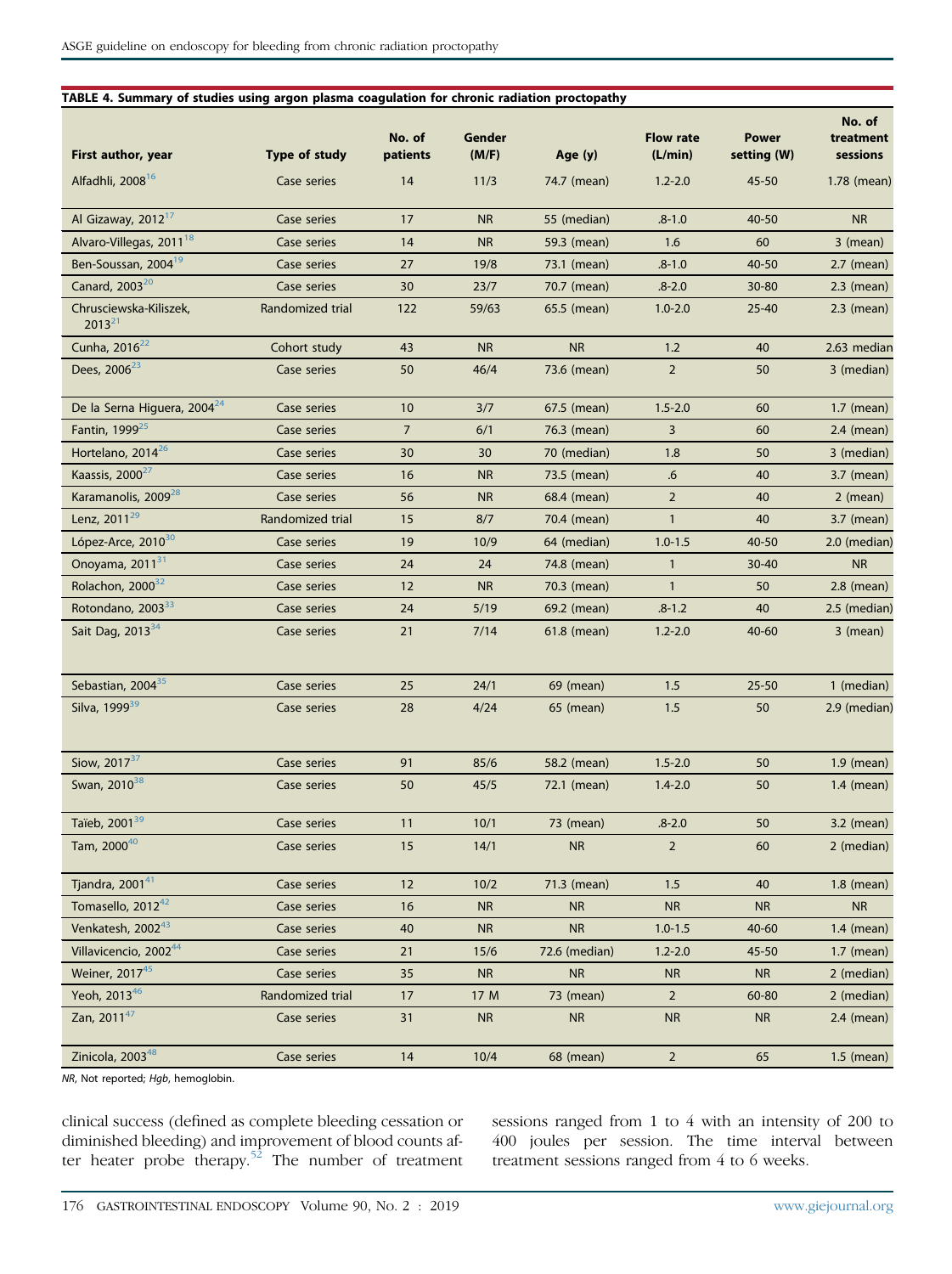| <b>Serious</b><br><b>Time interval</b><br><b>Follow-up time</b><br>adverse<br>between<br>treatment sessions<br><b>Endpoint</b><br><b>Efficacy</b><br><b>Change in Hgb</b><br>(mo)<br><b>Score</b><br>events<br><b>NR</b><br><b>NR</b><br>Clinical response (10% increase in<br>$10.6 \rightarrow 12.6$<br><b>NR</b><br>0/14<br>11/14 (78.6%)<br>Hgb or normalization of Hgb)<br>37 (median)<br><b>Bleeding cessation</b><br><b>NR</b><br><b>NR</b><br><b>NR</b><br>2 wk<br>14/17 (82.4%)<br><b>NR</b><br>$9.9 \rightarrow 11.2$<br>3 (mean)<br>Improvement in Hgb levels<br>12/14 (85.7%)<br><b>NR</b><br>0/14<br><b>NR</b><br>5 wk<br><b>Bleeding cessation</b><br>25/27 (92%)<br>NR<br>3/27<br>13.6 (mean)<br><b>NR</b><br><b>NR</b><br>$2.67 \rightarrow .77$<br>1/30<br>20 (mean)<br>Bleeding score improvement<br>26/30 (87%)<br>8 wk<br>11<br>Change in disease severity score<br>122/122<br><b>NR</b><br><b>NR</b><br>2/122<br>$(100\%)$<br>30 days<br>11.4 (mean)<br><b>Bleeding cessation</b><br>43/43 (100%)<br>NR<br><b>NR</b><br>0/41<br><b>NR</b><br>3 wk<br>Insignificant or absent blood loss<br><b>NR</b><br><b>NR</b><br>0/50<br>47/48 (98%)<br>AND no recurrence of anemia<br>$3-4$ wk<br>31.1 (mean)<br><b>Bleeding cessation</b><br>10/10 (100%)<br><b>NR</b><br><b>NR</b><br>0/10<br>3 wk<br><b>Bleeding cessation</b><br>7/7 (100%)<br>NR<br><b>NR</b><br>0/7<br>25.7 (mean)<br><b>NR</b><br>$3-4$ wk<br>14.5 (median)<br><b>NR</b><br>0/30<br>Bleeding cessation<br>23/30 (77%)<br>4 wk<br>NR.<br>$2.4 \rightarrow 0.6$<br>0/16<br>10.7 (mean)<br>Bleeding cessation<br>16/16 (100%)<br><b>NR</b><br><b>NR</b><br><b>Bleeding cessation</b><br>1/56<br>$3-4$ wk<br>17.9 (mean)<br>50/56 (89%)<br><b>NR</b><br><b>NR</b><br>0/15<br>30 days<br>12.5 (mean)<br>Eradication of telangiectasia<br>12/15 (80%)<br>29 (median)<br><b>Bleeding cessation</b><br>$11.8 \rightarrow 12.9$<br>$2.2 \rightarrow 0$<br>3 wk<br>19/19<br>0/19<br><b>NR</b><br><b>NR</b><br><b>Bleeding cessation</b><br>$10.0 \rightarrow 12.3$<br><b>NR</b><br><b>NR</b><br>24/24 (100%)<br>6<br><b>NR</b><br><b>Bleeding cessation</b><br><b>NR</b><br><b>NR</b><br>1/12<br>10/12 (83%)<br>$9.2 \rightarrow 12.8$<br>41 (median)<br>$2.9 \rightarrow .8$<br>2/24<br>4 wk<br>Bleeding cessation<br>24/24 (100%)<br><b>NR</b><br>Therapeutic response (decrease)<br><b>NR</b><br><b>NR</b><br>0/21<br>2 wk<br>18/21 (86%)<br>in frequency and severity<br>of rectal bleeding)<br><b>NR</b><br>14 (median)<br><b>Bleeding cessation</b><br>25/25 (100%)<br>$10.05 \rightarrow 12.44$<br>$3.0 \rightarrow .0$<br>0/25<br>$10$ (mean)<br>4 wk<br>Bleeding cessation<br>28/28<br>Mean Hgb<br>$3.0 \rightarrow .78$<br>0/28<br>increased<br>by 1.2 $g/dL$<br><b>NR</b><br><b>Bleeding cessation</b><br><b>NR</b><br><b>NR</b><br>3/91<br>13.1 (mean)<br>72/91 (79.1%)<br><b>NR</b><br><b>NR</b><br><b>NR</b><br>1/50<br>20.6 (mean)<br>Bleeding reduction by<br>49/50 (98%)<br>symptom score<br><b>NR</b><br>19 (mean)<br>9/11 (82%)<br>$7.7 \rightarrow 11.5$<br>2/11<br>1 <sub>mo</sub><br>Bleeding cessation<br><b>NR</b><br>$3.0 \rightarrow 1.0$<br>24 (median)<br>Improvement in rectal<br>15/15 (100%)<br>$10.8 \rightarrow 13.3$<br>2/15<br>bleeding score<br>$11.2 \rightarrow 12.3$<br><b>NR</b><br>10.7 (mean)<br>10/12 (83%)<br>0/12<br>Bleeding cessation<br>NR.<br><b>NR</b><br><b>NR</b><br>16/16 (100%)<br><b>NR</b><br><b>NR</b><br>0/16<br>Bleeding cessation<br><b>NR</b><br>3 wk<br><b>NR</b><br><b>NR</b><br>0/40<br><b>Bleeding cessation</b><br>39/40 (98%)<br><b>NR</b><br>ΝR<br><b>NR</b><br>10.5 (median)<br>Bleeding cessation<br>20/21 (95%)<br>0/21<br><b>NR</b><br><b>NR</b><br><b>NR</b><br>2/35<br>56 (median)<br>Bleeding cessation<br>30/35 (86%)<br><b>NR</b><br><b>NR</b><br>$3.0 \rightarrow 1.0$<br>0/17<br>110 (median)<br>Bleeding cessation<br>16/17 (94%)<br><b>NR</b><br>$11.8 \rightarrow 13.4$<br><b>NR</b><br><b>NR</b><br>$3.3 \rightarrow .1$<br>0/31<br>Hemorrhage intensity by means<br>of evaluation score, Hgb level | <b>TABLE 4. Continued</b> |           |                    |             |           |                      |      |
|---------------------------------------------------------------------------------------------------------------------------------------------------------------------------------------------------------------------------------------------------------------------------------------------------------------------------------------------------------------------------------------------------------------------------------------------------------------------------------------------------------------------------------------------------------------------------------------------------------------------------------------------------------------------------------------------------------------------------------------------------------------------------------------------------------------------------------------------------------------------------------------------------------------------------------------------------------------------------------------------------------------------------------------------------------------------------------------------------------------------------------------------------------------------------------------------------------------------------------------------------------------------------------------------------------------------------------------------------------------------------------------------------------------------------------------------------------------------------------------------------------------------------------------------------------------------------------------------------------------------------------------------------------------------------------------------------------------------------------------------------------------------------------------------------------------------------------------------------------------------------------------------------------------------------------------------------------------------------------------------------------------------------------------------------------------------------------------------------------------------------------------------------------------------------------------------------------------------------------------------------------------------------------------------------------------------------------------------------------------------------------------------------------------------------------------------------------------------------------------------------------------------------------------------------------------------------------------------------------------------------------------------------------------------------------------------------------------------------------------------------------------------------------------------------------------------------------------------------------------------------------------------------------------------------------------------------------------------------------------------------------------------------------------------------------------------------------------------------------------------------------------------------------------------------------------------------------------------------------------------------------------------------------------------------------------------------------------------------------------------------------------------------------------------------------------------------------------------------------------------------------------------------------------------------------------------------------------------------------------------------------------------------------------------------------------------------------------------------------------------------------------------------------------------------------------------------------------------------------------------------------------------------------------------------------------------------------------------------------------------------------------------------------------------------------------|---------------------------|-----------|--------------------|-------------|-----------|----------------------|------|
|                                                                                                                                                                                                                                                                                                                                                                                                                                                                                                                                                                                                                                                                                                                                                                                                                                                                                                                                                                                                                                                                                                                                                                                                                                                                                                                                                                                                                                                                                                                                                                                                                                                                                                                                                                                                                                                                                                                                                                                                                                                                                                                                                                                                                                                                                                                                                                                                                                                                                                                                                                                                                                                                                                                                                                                                                                                                                                                                                                                                                                                                                                                                                                                                                                                                                                                                                                                                                                                                                                                                                                                                                                                                                                                                                                                                                                                                                                                                                                                                                                                               |                           |           |                    |             |           |                      |      |
|                                                                                                                                                                                                                                                                                                                                                                                                                                                                                                                                                                                                                                                                                                                                                                                                                                                                                                                                                                                                                                                                                                                                                                                                                                                                                                                                                                                                                                                                                                                                                                                                                                                                                                                                                                                                                                                                                                                                                                                                                                                                                                                                                                                                                                                                                                                                                                                                                                                                                                                                                                                                                                                                                                                                                                                                                                                                                                                                                                                                                                                                                                                                                                                                                                                                                                                                                                                                                                                                                                                                                                                                                                                                                                                                                                                                                                                                                                                                                                                                                                                               |                           |           |                    |             |           |                      |      |
|                                                                                                                                                                                                                                                                                                                                                                                                                                                                                                                                                                                                                                                                                                                                                                                                                                                                                                                                                                                                                                                                                                                                                                                                                                                                                                                                                                                                                                                                                                                                                                                                                                                                                                                                                                                                                                                                                                                                                                                                                                                                                                                                                                                                                                                                                                                                                                                                                                                                                                                                                                                                                                                                                                                                                                                                                                                                                                                                                                                                                                                                                                                                                                                                                                                                                                                                                                                                                                                                                                                                                                                                                                                                                                                                                                                                                                                                                                                                                                                                                                                               |                           |           |                    |             |           |                      |      |
|                                                                                                                                                                                                                                                                                                                                                                                                                                                                                                                                                                                                                                                                                                                                                                                                                                                                                                                                                                                                                                                                                                                                                                                                                                                                                                                                                                                                                                                                                                                                                                                                                                                                                                                                                                                                                                                                                                                                                                                                                                                                                                                                                                                                                                                                                                                                                                                                                                                                                                                                                                                                                                                                                                                                                                                                                                                                                                                                                                                                                                                                                                                                                                                                                                                                                                                                                                                                                                                                                                                                                                                                                                                                                                                                                                                                                                                                                                                                                                                                                                                               |                           |           |                    |             |           |                      |      |
|                                                                                                                                                                                                                                                                                                                                                                                                                                                                                                                                                                                                                                                                                                                                                                                                                                                                                                                                                                                                                                                                                                                                                                                                                                                                                                                                                                                                                                                                                                                                                                                                                                                                                                                                                                                                                                                                                                                                                                                                                                                                                                                                                                                                                                                                                                                                                                                                                                                                                                                                                                                                                                                                                                                                                                                                                                                                                                                                                                                                                                                                                                                                                                                                                                                                                                                                                                                                                                                                                                                                                                                                                                                                                                                                                                                                                                                                                                                                                                                                                                                               |                           |           |                    |             |           |                      |      |
|                                                                                                                                                                                                                                                                                                                                                                                                                                                                                                                                                                                                                                                                                                                                                                                                                                                                                                                                                                                                                                                                                                                                                                                                                                                                                                                                                                                                                                                                                                                                                                                                                                                                                                                                                                                                                                                                                                                                                                                                                                                                                                                                                                                                                                                                                                                                                                                                                                                                                                                                                                                                                                                                                                                                                                                                                                                                                                                                                                                                                                                                                                                                                                                                                                                                                                                                                                                                                                                                                                                                                                                                                                                                                                                                                                                                                                                                                                                                                                                                                                                               |                           |           |                    |             |           |                      |      |
|                                                                                                                                                                                                                                                                                                                                                                                                                                                                                                                                                                                                                                                                                                                                                                                                                                                                                                                                                                                                                                                                                                                                                                                                                                                                                                                                                                                                                                                                                                                                                                                                                                                                                                                                                                                                                                                                                                                                                                                                                                                                                                                                                                                                                                                                                                                                                                                                                                                                                                                                                                                                                                                                                                                                                                                                                                                                                                                                                                                                                                                                                                                                                                                                                                                                                                                                                                                                                                                                                                                                                                                                                                                                                                                                                                                                                                                                                                                                                                                                                                                               |                           |           |                    |             |           |                      |      |
|                                                                                                                                                                                                                                                                                                                                                                                                                                                                                                                                                                                                                                                                                                                                                                                                                                                                                                                                                                                                                                                                                                                                                                                                                                                                                                                                                                                                                                                                                                                                                                                                                                                                                                                                                                                                                                                                                                                                                                                                                                                                                                                                                                                                                                                                                                                                                                                                                                                                                                                                                                                                                                                                                                                                                                                                                                                                                                                                                                                                                                                                                                                                                                                                                                                                                                                                                                                                                                                                                                                                                                                                                                                                                                                                                                                                                                                                                                                                                                                                                                                               |                           |           |                    |             |           |                      |      |
|                                                                                                                                                                                                                                                                                                                                                                                                                                                                                                                                                                                                                                                                                                                                                                                                                                                                                                                                                                                                                                                                                                                                                                                                                                                                                                                                                                                                                                                                                                                                                                                                                                                                                                                                                                                                                                                                                                                                                                                                                                                                                                                                                                                                                                                                                                                                                                                                                                                                                                                                                                                                                                                                                                                                                                                                                                                                                                                                                                                                                                                                                                                                                                                                                                                                                                                                                                                                                                                                                                                                                                                                                                                                                                                                                                                                                                                                                                                                                                                                                                                               |                           |           |                    |             |           |                      |      |
|                                                                                                                                                                                                                                                                                                                                                                                                                                                                                                                                                                                                                                                                                                                                                                                                                                                                                                                                                                                                                                                                                                                                                                                                                                                                                                                                                                                                                                                                                                                                                                                                                                                                                                                                                                                                                                                                                                                                                                                                                                                                                                                                                                                                                                                                                                                                                                                                                                                                                                                                                                                                                                                                                                                                                                                                                                                                                                                                                                                                                                                                                                                                                                                                                                                                                                                                                                                                                                                                                                                                                                                                                                                                                                                                                                                                                                                                                                                                                                                                                                                               |                           |           |                    |             |           |                      |      |
|                                                                                                                                                                                                                                                                                                                                                                                                                                                                                                                                                                                                                                                                                                                                                                                                                                                                                                                                                                                                                                                                                                                                                                                                                                                                                                                                                                                                                                                                                                                                                                                                                                                                                                                                                                                                                                                                                                                                                                                                                                                                                                                                                                                                                                                                                                                                                                                                                                                                                                                                                                                                                                                                                                                                                                                                                                                                                                                                                                                                                                                                                                                                                                                                                                                                                                                                                                                                                                                                                                                                                                                                                                                                                                                                                                                                                                                                                                                                                                                                                                                               |                           |           |                    |             |           |                      |      |
|                                                                                                                                                                                                                                                                                                                                                                                                                                                                                                                                                                                                                                                                                                                                                                                                                                                                                                                                                                                                                                                                                                                                                                                                                                                                                                                                                                                                                                                                                                                                                                                                                                                                                                                                                                                                                                                                                                                                                                                                                                                                                                                                                                                                                                                                                                                                                                                                                                                                                                                                                                                                                                                                                                                                                                                                                                                                                                                                                                                                                                                                                                                                                                                                                                                                                                                                                                                                                                                                                                                                                                                                                                                                                                                                                                                                                                                                                                                                                                                                                                                               |                           |           |                    |             |           |                      |      |
|                                                                                                                                                                                                                                                                                                                                                                                                                                                                                                                                                                                                                                                                                                                                                                                                                                                                                                                                                                                                                                                                                                                                                                                                                                                                                                                                                                                                                                                                                                                                                                                                                                                                                                                                                                                                                                                                                                                                                                                                                                                                                                                                                                                                                                                                                                                                                                                                                                                                                                                                                                                                                                                                                                                                                                                                                                                                                                                                                                                                                                                                                                                                                                                                                                                                                                                                                                                                                                                                                                                                                                                                                                                                                                                                                                                                                                                                                                                                                                                                                                                               |                           |           |                    |             |           |                      |      |
|                                                                                                                                                                                                                                                                                                                                                                                                                                                                                                                                                                                                                                                                                                                                                                                                                                                                                                                                                                                                                                                                                                                                                                                                                                                                                                                                                                                                                                                                                                                                                                                                                                                                                                                                                                                                                                                                                                                                                                                                                                                                                                                                                                                                                                                                                                                                                                                                                                                                                                                                                                                                                                                                                                                                                                                                                                                                                                                                                                                                                                                                                                                                                                                                                                                                                                                                                                                                                                                                                                                                                                                                                                                                                                                                                                                                                                                                                                                                                                                                                                                               |                           |           |                    |             |           |                      |      |
|                                                                                                                                                                                                                                                                                                                                                                                                                                                                                                                                                                                                                                                                                                                                                                                                                                                                                                                                                                                                                                                                                                                                                                                                                                                                                                                                                                                                                                                                                                                                                                                                                                                                                                                                                                                                                                                                                                                                                                                                                                                                                                                                                                                                                                                                                                                                                                                                                                                                                                                                                                                                                                                                                                                                                                                                                                                                                                                                                                                                                                                                                                                                                                                                                                                                                                                                                                                                                                                                                                                                                                                                                                                                                                                                                                                                                                                                                                                                                                                                                                                               |                           |           |                    |             |           |                      |      |
|                                                                                                                                                                                                                                                                                                                                                                                                                                                                                                                                                                                                                                                                                                                                                                                                                                                                                                                                                                                                                                                                                                                                                                                                                                                                                                                                                                                                                                                                                                                                                                                                                                                                                                                                                                                                                                                                                                                                                                                                                                                                                                                                                                                                                                                                                                                                                                                                                                                                                                                                                                                                                                                                                                                                                                                                                                                                                                                                                                                                                                                                                                                                                                                                                                                                                                                                                                                                                                                                                                                                                                                                                                                                                                                                                                                                                                                                                                                                                                                                                                                               |                           |           |                    |             |           |                      |      |
|                                                                                                                                                                                                                                                                                                                                                                                                                                                                                                                                                                                                                                                                                                                                                                                                                                                                                                                                                                                                                                                                                                                                                                                                                                                                                                                                                                                                                                                                                                                                                                                                                                                                                                                                                                                                                                                                                                                                                                                                                                                                                                                                                                                                                                                                                                                                                                                                                                                                                                                                                                                                                                                                                                                                                                                                                                                                                                                                                                                                                                                                                                                                                                                                                                                                                                                                                                                                                                                                                                                                                                                                                                                                                                                                                                                                                                                                                                                                                                                                                                                               |                           |           |                    |             |           |                      |      |
|                                                                                                                                                                                                                                                                                                                                                                                                                                                                                                                                                                                                                                                                                                                                                                                                                                                                                                                                                                                                                                                                                                                                                                                                                                                                                                                                                                                                                                                                                                                                                                                                                                                                                                                                                                                                                                                                                                                                                                                                                                                                                                                                                                                                                                                                                                                                                                                                                                                                                                                                                                                                                                                                                                                                                                                                                                                                                                                                                                                                                                                                                                                                                                                                                                                                                                                                                                                                                                                                                                                                                                                                                                                                                                                                                                                                                                                                                                                                                                                                                                                               |                           |           |                    |             |           |                      |      |
|                                                                                                                                                                                                                                                                                                                                                                                                                                                                                                                                                                                                                                                                                                                                                                                                                                                                                                                                                                                                                                                                                                                                                                                                                                                                                                                                                                                                                                                                                                                                                                                                                                                                                                                                                                                                                                                                                                                                                                                                                                                                                                                                                                                                                                                                                                                                                                                                                                                                                                                                                                                                                                                                                                                                                                                                                                                                                                                                                                                                                                                                                                                                                                                                                                                                                                                                                                                                                                                                                                                                                                                                                                                                                                                                                                                                                                                                                                                                                                                                                                                               |                           |           |                    |             |           |                      |      |
|                                                                                                                                                                                                                                                                                                                                                                                                                                                                                                                                                                                                                                                                                                                                                                                                                                                                                                                                                                                                                                                                                                                                                                                                                                                                                                                                                                                                                                                                                                                                                                                                                                                                                                                                                                                                                                                                                                                                                                                                                                                                                                                                                                                                                                                                                                                                                                                                                                                                                                                                                                                                                                                                                                                                                                                                                                                                                                                                                                                                                                                                                                                                                                                                                                                                                                                                                                                                                                                                                                                                                                                                                                                                                                                                                                                                                                                                                                                                                                                                                                                               |                           |           |                    |             |           |                      |      |
|                                                                                                                                                                                                                                                                                                                                                                                                                                                                                                                                                                                                                                                                                                                                                                                                                                                                                                                                                                                                                                                                                                                                                                                                                                                                                                                                                                                                                                                                                                                                                                                                                                                                                                                                                                                                                                                                                                                                                                                                                                                                                                                                                                                                                                                                                                                                                                                                                                                                                                                                                                                                                                                                                                                                                                                                                                                                                                                                                                                                                                                                                                                                                                                                                                                                                                                                                                                                                                                                                                                                                                                                                                                                                                                                                                                                                                                                                                                                                                                                                                                               |                           |           |                    |             |           |                      |      |
|                                                                                                                                                                                                                                                                                                                                                                                                                                                                                                                                                                                                                                                                                                                                                                                                                                                                                                                                                                                                                                                                                                                                                                                                                                                                                                                                                                                                                                                                                                                                                                                                                                                                                                                                                                                                                                                                                                                                                                                                                                                                                                                                                                                                                                                                                                                                                                                                                                                                                                                                                                                                                                                                                                                                                                                                                                                                                                                                                                                                                                                                                                                                                                                                                                                                                                                                                                                                                                                                                                                                                                                                                                                                                                                                                                                                                                                                                                                                                                                                                                                               |                           |           |                    |             |           |                      |      |
|                                                                                                                                                                                                                                                                                                                                                                                                                                                                                                                                                                                                                                                                                                                                                                                                                                                                                                                                                                                                                                                                                                                                                                                                                                                                                                                                                                                                                                                                                                                                                                                                                                                                                                                                                                                                                                                                                                                                                                                                                                                                                                                                                                                                                                                                                                                                                                                                                                                                                                                                                                                                                                                                                                                                                                                                                                                                                                                                                                                                                                                                                                                                                                                                                                                                                                                                                                                                                                                                                                                                                                                                                                                                                                                                                                                                                                                                                                                                                                                                                                                               |                           |           |                    |             |           |                      |      |
|                                                                                                                                                                                                                                                                                                                                                                                                                                                                                                                                                                                                                                                                                                                                                                                                                                                                                                                                                                                                                                                                                                                                                                                                                                                                                                                                                                                                                                                                                                                                                                                                                                                                                                                                                                                                                                                                                                                                                                                                                                                                                                                                                                                                                                                                                                                                                                                                                                                                                                                                                                                                                                                                                                                                                                                                                                                                                                                                                                                                                                                                                                                                                                                                                                                                                                                                                                                                                                                                                                                                                                                                                                                                                                                                                                                                                                                                                                                                                                                                                                                               |                           |           |                    |             |           |                      |      |
|                                                                                                                                                                                                                                                                                                                                                                                                                                                                                                                                                                                                                                                                                                                                                                                                                                                                                                                                                                                                                                                                                                                                                                                                                                                                                                                                                                                                                                                                                                                                                                                                                                                                                                                                                                                                                                                                                                                                                                                                                                                                                                                                                                                                                                                                                                                                                                                                                                                                                                                                                                                                                                                                                                                                                                                                                                                                                                                                                                                                                                                                                                                                                                                                                                                                                                                                                                                                                                                                                                                                                                                                                                                                                                                                                                                                                                                                                                                                                                                                                                                               |                           |           |                    |             |           |                      |      |
|                                                                                                                                                                                                                                                                                                                                                                                                                                                                                                                                                                                                                                                                                                                                                                                                                                                                                                                                                                                                                                                                                                                                                                                                                                                                                                                                                                                                                                                                                                                                                                                                                                                                                                                                                                                                                                                                                                                                                                                                                                                                                                                                                                                                                                                                                                                                                                                                                                                                                                                                                                                                                                                                                                                                                                                                                                                                                                                                                                                                                                                                                                                                                                                                                                                                                                                                                                                                                                                                                                                                                                                                                                                                                                                                                                                                                                                                                                                                                                                                                                                               |                           |           |                    |             |           |                      |      |
|                                                                                                                                                                                                                                                                                                                                                                                                                                                                                                                                                                                                                                                                                                                                                                                                                                                                                                                                                                                                                                                                                                                                                                                                                                                                                                                                                                                                                                                                                                                                                                                                                                                                                                                                                                                                                                                                                                                                                                                                                                                                                                                                                                                                                                                                                                                                                                                                                                                                                                                                                                                                                                                                                                                                                                                                                                                                                                                                                                                                                                                                                                                                                                                                                                                                                                                                                                                                                                                                                                                                                                                                                                                                                                                                                                                                                                                                                                                                                                                                                                                               |                           |           |                    |             |           |                      |      |
|                                                                                                                                                                                                                                                                                                                                                                                                                                                                                                                                                                                                                                                                                                                                                                                                                                                                                                                                                                                                                                                                                                                                                                                                                                                                                                                                                                                                                                                                                                                                                                                                                                                                                                                                                                                                                                                                                                                                                                                                                                                                                                                                                                                                                                                                                                                                                                                                                                                                                                                                                                                                                                                                                                                                                                                                                                                                                                                                                                                                                                                                                                                                                                                                                                                                                                                                                                                                                                                                                                                                                                                                                                                                                                                                                                                                                                                                                                                                                                                                                                                               |                           |           |                    |             |           |                      |      |
|                                                                                                                                                                                                                                                                                                                                                                                                                                                                                                                                                                                                                                                                                                                                                                                                                                                                                                                                                                                                                                                                                                                                                                                                                                                                                                                                                                                                                                                                                                                                                                                                                                                                                                                                                                                                                                                                                                                                                                                                                                                                                                                                                                                                                                                                                                                                                                                                                                                                                                                                                                                                                                                                                                                                                                                                                                                                                                                                                                                                                                                                                                                                                                                                                                                                                                                                                                                                                                                                                                                                                                                                                                                                                                                                                                                                                                                                                                                                                                                                                                                               |                           |           |                    |             |           |                      |      |
|                                                                                                                                                                                                                                                                                                                                                                                                                                                                                                                                                                                                                                                                                                                                                                                                                                                                                                                                                                                                                                                                                                                                                                                                                                                                                                                                                                                                                                                                                                                                                                                                                                                                                                                                                                                                                                                                                                                                                                                                                                                                                                                                                                                                                                                                                                                                                                                                                                                                                                                                                                                                                                                                                                                                                                                                                                                                                                                                                                                                                                                                                                                                                                                                                                                                                                                                                                                                                                                                                                                                                                                                                                                                                                                                                                                                                                                                                                                                                                                                                                                               |                           |           |                    |             |           |                      |      |
|                                                                                                                                                                                                                                                                                                                                                                                                                                                                                                                                                                                                                                                                                                                                                                                                                                                                                                                                                                                                                                                                                                                                                                                                                                                                                                                                                                                                                                                                                                                                                                                                                                                                                                                                                                                                                                                                                                                                                                                                                                                                                                                                                                                                                                                                                                                                                                                                                                                                                                                                                                                                                                                                                                                                                                                                                                                                                                                                                                                                                                                                                                                                                                                                                                                                                                                                                                                                                                                                                                                                                                                                                                                                                                                                                                                                                                                                                                                                                                                                                                                               |                           |           |                    |             |           |                      |      |
|                                                                                                                                                                                                                                                                                                                                                                                                                                                                                                                                                                                                                                                                                                                                                                                                                                                                                                                                                                                                                                                                                                                                                                                                                                                                                                                                                                                                                                                                                                                                                                                                                                                                                                                                                                                                                                                                                                                                                                                                                                                                                                                                                                                                                                                                                                                                                                                                                                                                                                                                                                                                                                                                                                                                                                                                                                                                                                                                                                                                                                                                                                                                                                                                                                                                                                                                                                                                                                                                                                                                                                                                                                                                                                                                                                                                                                                                                                                                                                                                                                                               |                           |           |                    |             |           |                      |      |
|                                                                                                                                                                                                                                                                                                                                                                                                                                                                                                                                                                                                                                                                                                                                                                                                                                                                                                                                                                                                                                                                                                                                                                                                                                                                                                                                                                                                                                                                                                                                                                                                                                                                                                                                                                                                                                                                                                                                                                                                                                                                                                                                                                                                                                                                                                                                                                                                                                                                                                                                                                                                                                                                                                                                                                                                                                                                                                                                                                                                                                                                                                                                                                                                                                                                                                                                                                                                                                                                                                                                                                                                                                                                                                                                                                                                                                                                                                                                                                                                                                                               |                           |           |                    |             |           |                      |      |
|                                                                                                                                                                                                                                                                                                                                                                                                                                                                                                                                                                                                                                                                                                                                                                                                                                                                                                                                                                                                                                                                                                                                                                                                                                                                                                                                                                                                                                                                                                                                                                                                                                                                                                                                                                                                                                                                                                                                                                                                                                                                                                                                                                                                                                                                                                                                                                                                                                                                                                                                                                                                                                                                                                                                                                                                                                                                                                                                                                                                                                                                                                                                                                                                                                                                                                                                                                                                                                                                                                                                                                                                                                                                                                                                                                                                                                                                                                                                                                                                                                                               | <b>NR</b>                 | 13 (mean) | Bleeding cessation | 12/14 (86%) | <b>NR</b> | $2.6 \rightarrow .9$ | 1/14 |

Comparative studies. Only 1 randomized trial has compared heater probe with bipolar electrocoagulation for chronic radiation proctopathy, which we have described in detail above (see Bipolar Electrocoagulation).<sup>50</sup>

Adverse events. Based on our systematic review, no serious adverse events have been reported with use of heater probe therapy for rectal bleeding in patients with chronic radiation proctopathy.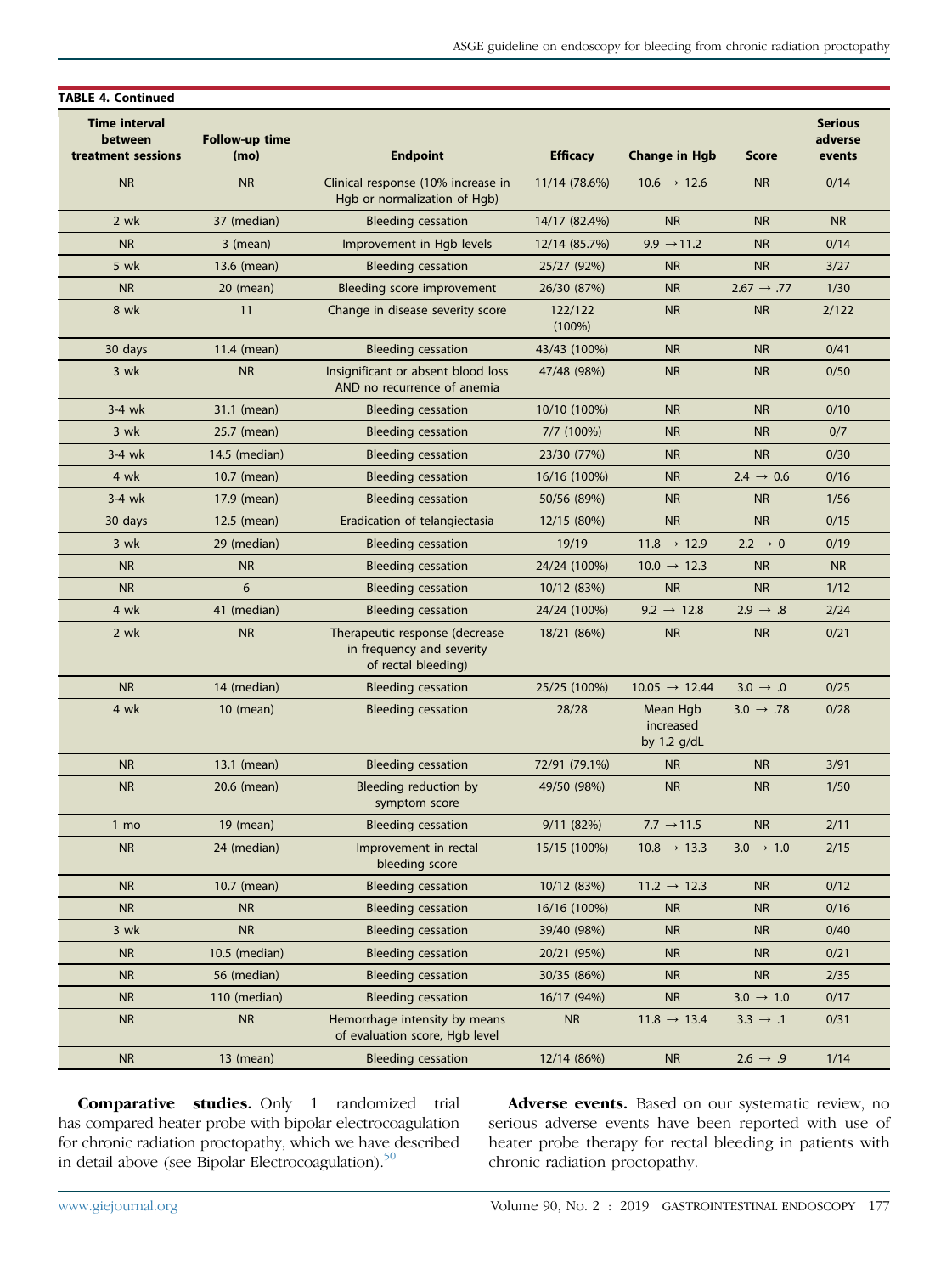<span id="page-7-0"></span>

Figure 1. Forest plot of studies assessing clinical success of argon plasma coagulation for bleeding from chronic radiation proctopathy. CI, Confidence interval.

#### Radiofrequency ablation

RFA is a contact treatment method for chronic radiation proctopathy that has been well described for the treatment of Barrett's esophagus.<sup>[53-55](#page-11-0)</sup> RFA allows the depth of penetration to ablate the epithelium and muscularis mucosa without injuring the submucosa. RFA for chronic radiation proctopathy is performed using a single-use focal ablation electrode catheter (HALO 90 ablation catheter, Medtronic, Sunnyvale, Calif, USA). Generally, 2 applications of RFA are performed per site. Ablations are performed about 1 mm proximal to the dentate line (to prevent sensory injury to the anal mucosa) and restricted to a short length  $(< 6$  cm to the dentate line). The endoscope and device are removed for cleaning every 8 applications to preserve electrode surface effectiveness for other sites. The coagulum in treated areas is left on the mucosa and not scraped off to help promote hemostasis. There are no comparative studies or randomized trials evaluating the effectiveness of RFA for chronic radiation proctopathy.

In our systematic review, we found 3 case series with a total of 66 patients [\(Table 5\)](#page-8-0).  $53-55$  The largest study consisted of 39 consecutive chronic radiation proctopathy patients with rectal bleeding who had failed prior medical prior therapy. $54$ Rectal bleeding improved in all 39 patients (pre-RFA hemoglobin, 11.8 mg/dL; post-RFA hemoglobin, 13.5 g/dL) after a mean of 1.5 sessions and a 12- to 16-week time interval between treatment sessions. Mean follow-up of patients was 28 months (range, 7-53). There were no reported serious adverse events. In another case series of 17 patients with chronic radiation proctopathy and rectal bleeding who failed medical therapy, Dray et  $al^{53}$  reported that RFA had an 88% success rate (15/17 patients) after a mean of 1.9 sessions and a 1-month time interval between treatment sessions. No serious adverse events were reported after 6 months of follow-up. In terms of RFA settings, most studies used an energy density of 12 to 15 J/cm<sup>2</sup> at a power density of 40 W/cm<sup>2</sup>. A meta-analysis was not performed because of the limited number of studies.

Adverse events. No serious adverse events using RFA for chronic radiation proctopathy have been reported in the literature. However, mild anorectal pain can occur in up to 12% of sessions. $53-55$ 

#### Cryoablation

Cryoablation involves the noncontact application of carbon dioxide or liquid nitrogen to freeze cells and cause superficial ablation of rectal tissue. Its effect is mainly due to ischemic necrosis of the affected rectal mucosa, which can be immediate or delayed. Like APC and RFA, it has the same advantage of being able to treat a large surface area. No randomized trials or comparative studies have assessed the effectiveness of cryoablation for chronic radiation proctopathy.

However, 2 small case series showed improved rectal bleeding cessation for chronic radiation proctopathy [\(Table 5](#page-8-0)).<sup>[56,57](#page-11-0)</sup> In a case series of 7 patients with rectal bleeding from chronic radiation proctopathy that was refractory to other endoscopic therapy (laser, thermal, or electrosurgical coagulation), Kantsevoy et al<sup>[57](#page-11-0)</sup> reported a 100% clinical success with cryoablation using liquid nitrogen. The mean number of cryoablation sessions was 3.7, and the time interval between treatment sessions ranged from 2 to 3 days. No serious adverse events were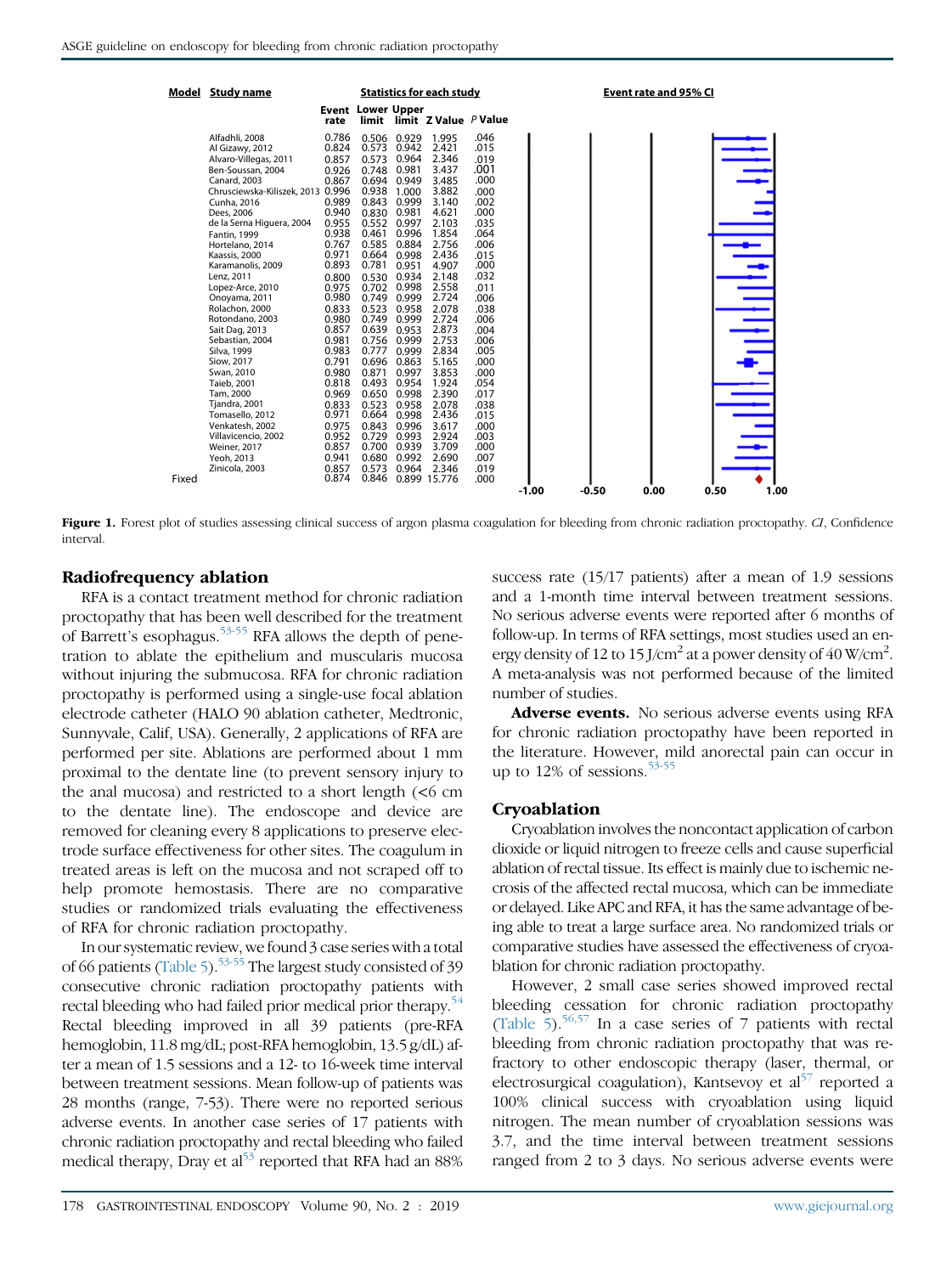<span id="page-8-0"></span>

|             |  | TABLE 5. Summary of studies using bipolar electrocoagulation, heater probe, radiofrequency ablation, and cryoablation for chronic radiation |  |  |  |  |
|-------------|--|---------------------------------------------------------------------------------------------------------------------------------------------|--|--|--|--|
| proctopathy |  |                                                                                                                                             |  |  |  |  |

| <b>First</b><br>author,<br>year | Type of<br>study    | No. of<br>patients | Gender<br>(M/F) | Age<br>(y)     |                       | <b>Energy</b> |                  | No. of<br>density Power treatment<br>Modality $(J/cm2)$ setting sessions | <b>Time</b><br>interval<br>between<br>treatment<br>sessions | Follow-<br>up<br>time<br>(mo) | <b>Endpoint</b>               | <b>Efficacy events</b> | <b>Serious</b><br>adverse |
|---------------------------------|---------------------|--------------------|-----------------|----------------|-----------------------|---------------|------------------|--------------------------------------------------------------------------|-------------------------------------------------------------|-------------------------------|-------------------------------|------------------------|---------------------------|
|                                 |                     |                    |                 | 51.2           |                       | <b>NA</b>     |                  | <b>Bipolar electrocoagulation</b>                                        |                                                             |                               |                               |                        | <b>NR</b>                 |
| Castro Ruiz.<br>201349          | Case series         | 55                 | <b>NR</b>       | (mean)         |                       |               | <b>NR</b>        | 3                                                                        | <b>NR</b>                                                   | <b>NR</b>                     | Bleeding<br>cessation         | 55/55<br>$(100\%)$     |                           |
| Jensen,<br>199750               | Randomized<br>trial | 12                 | 10/2            | 74.0<br>(mean) |                       | <b>NA</b>     |                  | 50 W 4 (median)                                                          | $4-6$ wk                                                    | 12                            | Bleeding<br>cessation         | 9/12<br>(75%)          | 0/12<br>$(0\%)$           |
| Lenz.<br>2011 <sup>29</sup>     | Randomized<br>trial | 15                 | 8/7             | 64.4<br>(mean) |                       | <b>NA</b>     |                  | 50 W 2.9 (mean)                                                          | 30 days                                                     | 12                            | Telangiectasia<br>eradication | 14/15<br>$(93.3\%)$    | 4/15<br>(26.7%)           |
| Sharma,<br>$2013^{*.51}$        | Randomized<br>trial | 14                 | <b>NR</b>       | <b>NR</b>      |                       | <b>NA</b>     | <b>NR</b>        | $\overline{4}$                                                           | <b>NR</b>                                                   | 6                             | Bleeding<br>cessation         | 11/14<br>(79%)         | <b>NR</b>                 |
|                                 |                     |                    |                 |                |                       |               | Heater probe     |                                                                          |                                                             |                               |                               |                        |                           |
| Jensen,<br>1997 <sup>50</sup>   | Randomized<br>trial | 9                  | 8/1             | 76.0<br>(mean) |                       | <b>NA</b>     |                  | 10-15 J 4 (median)                                                       | 4-6 wk                                                      | 12                            | Bleeding<br>cessation         | 6/9<br>(67%)           | $\mathbf 0$               |
| Fuentes,<br>$1993^{52}$         | Case series         | 8                  | <b>NR</b>       | <b>NR</b>      |                       | <b>NA</b>     | $200 -$<br>400 J | <b>NR</b>                                                                | <b>NR</b>                                                   | <b>NR</b>                     | Bleeding<br>cessation         | 8/8<br>$(100\%)$       | $\mathbf 0$               |
|                                 |                     |                    |                 |                |                       |               |                  | Radiofrequency ablation                                                  |                                                             |                               |                               |                        |                           |
| Dray,<br>$2014^{53}$            | Case series         | 17                 | 12/5            | 74.0<br>(mean) | <b>Halo 90,</b><br>60 | $12 - 15$     |                  | 40 W 1.9 (mean)                                                          | 1 <sub>mo</sub>                                             | 6                             | Bleeding<br>cessation         | 15/17<br>(88%)         | $\mathbf 0$               |
| Rustagi,<br>$2015^{54}$         | Case series         | 39                 | 39 men          | 73.0<br>(mean) | Halo 90               | 12            | 40 W             | $1.5$ (mean)                                                             | 12-16 wk                                                    | 28<br>(mean)                  | Bleeding<br>cessation         | 39/39<br>$(100\%)$     | $\Omega$                  |
| Shahbaz,<br>2014*'55            | Case series         | 10                 | 9/1             | 72.0<br>(mean) | <b>Halo 90,</b><br>60 | <b>NR</b>     | <b>NR</b>        | $1.6$ (mean)                                                             | <b>NR</b>                                                   | <b>NR</b>                     | Bleeding<br>cessation         | 10/10<br>$(100\%)$     | $\mathbf{0}$              |
|                                 |                     |                    |                 |                |                       |               | Cryoablation     |                                                                          |                                                             |                               |                               |                        |                           |
| Hou,<br>201156                  | Case series         | 10                 | $10$ men        | 62.3<br>(mean) |                       | <b>NA</b>     | <b>NR</b>        | $\mathbf{1}$                                                             | <b>NA</b>                                                   | 3.3<br>(mean)                 | RTD score<br>improvement      | 7/10<br>(70%)          | 1/10<br>(10%)             |
| Kantsevoy,<br>$2003^{57}$       | Case series         | $\overline{7}$     | 6/1             | 64.0<br>(mean) |                       | <b>NA</b>     | <b>NR</b>        | 3.7 (mean)                                                               | $2-3$ days                                                  | 6                             | Bleeding<br>cessation         | 7/7<br>$(100\%)$       | $\mathbf{0}$              |

NR, Not reported; NA, not available; RTD, rectal telangiectasia density. \*Denotes abstracts.

reported in this study after 6 months of follow-up. In another case series of 10 patients with bleeding from chronic radiation proctopathy, 70% had clinical success af-ter a single cryoablation session.<sup>[56](#page-11-0)</sup> In addition, the radiation proctitis severity assessment scale, a composite of other radiation-related symptoms including diarrhea, urgency, rectal pain, tenesmus, rectal bleeding, and fecal incontinence, decreased by 51% after a single cryoablation session, from 27.7 to 13.6 ( $P = .009$ ). No significant change was observed in hemoglobin. Mean follow-up time was 3.3 months. To date, both cryoablation systems reported above have been discontinued.<sup>[56,57](#page-11-0)</sup> Currently, there have been no published data on new-generation cryoablation systems for chronic radiation proctopathy.

Adverse events. The overall serious adverse event rate is up to 10%, based on the 2 case studies included in our systematic review.<sup>[56,57](#page-11-0)</sup> However, the single reported perfo-ration from Hou et al<sup>[56](#page-11-0)</sup> (1 of 10 patients in the study), which required a colectomy, was because of overinsufflation, likely caused by a failure of the decompression tube rather than cryotherapy itself.

# Other therapies for chronic radiation proctopathy

Our systematic review only focused on endoscopic interventions for bleeding from chronic radiation proctopathy. We did not perform a systematic review on medical and surgical therapies for chronic radiation proctopathy; however, systematic reviews have summarized the effectiveness of medical therapies for chronic radiation proctopathy. $6,62$ Additional data include randomized trials on medical treatment using oral metronidazole,<sup>58</sup> short-chain fatty acids,<sup>59</sup> formalin, $60,61$  and sulfasalazine/5-aminosalicylic acids for chronic radiation proctopathy. $62$  Other medical treatments used for radiation proctopathy, $62$  some with mixed success, include steroids, $63$  antioxidants,  $64$  sucralfate enemas,  $65$  and hyperbaric oxygen.  $66,67$  Surgical intervention is often the last therapeutic option for patients with chronic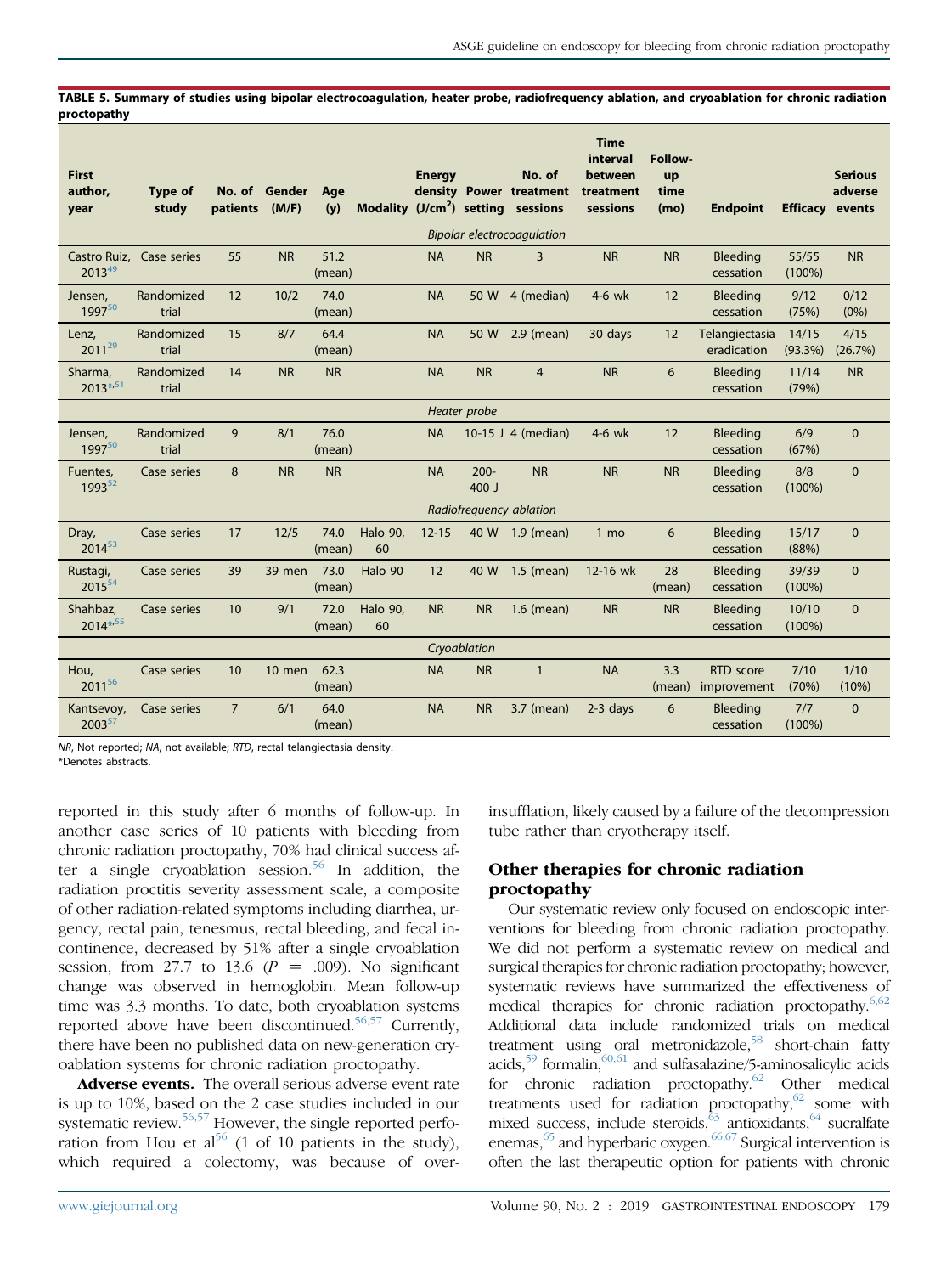<span id="page-9-0"></span>

Figure 2. Forest plot of studies assessing clinical success of bipolar electrocoagulation for bleeding from chronic radiation proctopathy. CI, Confidence interval.

radiation proctopathy.<sup>[68](#page-11-0)</sup> It is estimated that less than 10% of patients with chronic radiation proctopathy will ultimately require surgery.[69](#page-11-0) Indications for surgical intervention include perforation, intractable bleeding or bleeding refractory to medical and/or endoscopic therapy, obstructing stricture, and fistula formation.<sup>[68](#page-11-0)</sup> The decision on medical versus endoscopic management should be individualized based on patient and provider preferences, local resources, and expertise.

#### FUTURE DIRECTIONS

To provide better evidence-based recommendations for clinicians and patients, higher-quality, sufficiently powered comparative studies and controlled trials are needed on endoscopic therapies for chronic radiation proctopathy. In addition, there is an urgent need for a well-defined diagnostic criterion, a unified endoscopic grading system to better categorize radiation proctopathy, and clear, well-defined clinically relevant endpoints. Although we identified 2 scoring systems in the literature, further validation is required before implementation of these scoring systems in clinical practice.<sup>18,53</sup> Without these fundamental elements, future trials and comparative studies will not have a meaningful impact on this debilitating condition. Additional prospective studies on the safety and efficacy of the latest-generation cryoablation system for management of chronic radiation proctopathy should be pursued. Currently, there are no data on patient preferences for various treatment strategies, and studies carefully evaluating patient preferences are needed to help inform future guidelines. Finally, cost-effectiveness studies of endoscopic therapy compared with medical therapy should be addressed in future studies.

#### **CONCLUSIONS**

Chronic radiation proctopathy is a commonly observed late side effect of radiation therapy for cancers in the pelvic region, occurring within a year or several years after treatment. Although symptoms are often self-limited, some patients may require endoscopic management. Currently, the evidence for the effectiveness of endoscopic therapy for chronic radiation proctopathy is limited and hampered by a lack of controlled trials and uniform definitions for the disorder and outcomes. As a result, we were unable to evaluate the comparative effectiveness among different endoscopic modalities (eg, APC, bipolar electrocoagulation, heater probe, RFA, and cryoablation) for chronic radiation proctopathy. Despite this limitation, our systematic review of mostly case series and small prospective trials showed that APC, bipolar cautery, heater probe, and RFA were effective in the treatment of rectal bleeding from chronic radiation proctopathy. Choice of endoscopic modality may ultimately depend on availability, costs, and patient preference.

# RECOMMENDATIONS

- 1. In patients with chronic radiation proctopathy, we suggest APC, bipolar electrocoagulation, heater probe, and RFA for treatment of bleeding from chronic radiation proctopathy. There is insufficient evidence to recommend a specific endoscopic modality over another for treatment of bleeding from chronic proctopathy.
- 2. In patients with chronic radiation proctopathy, we suggest against the use of 4% formalin compared with APC because of higher adverse event rates compared with APC for treatment of bleeding from chronic radiation proctopathy.
- 3. In patients with chronic radiation proctopathy, there is insufficient evidence for or against the use of the newer-generation cryoablation systems for treatment of bleeding from chronic radiation proctopathy.

#### ACKNOWLEDGMENTS

Funding support was provided by career development award KO7 CA212057 from the National Cancer Institute/ National Institutes of Health for time to write this document.

#### **REFERENCES**

- 1. [Siegel RL, Miller KD, Jemal A. Cancer statistics, 2019. CA Cancer J Clin](http://refhub.elsevier.com/S0016-5107(19)31661-X/sref1) [2019;69:7-34](http://refhub.elsevier.com/S0016-5107(19)31661-X/sref1).
- 2. [Garg AK, Mai WY, McGary JE, et al. Radiation proctopathy in the treat](http://refhub.elsevier.com/S0016-5107(19)31661-X/sref2)[ment of prostate cancer. Int J Radiat Oncol Biol Phys 2006;66:1294-305.](http://refhub.elsevier.com/S0016-5107(19)31661-X/sref2)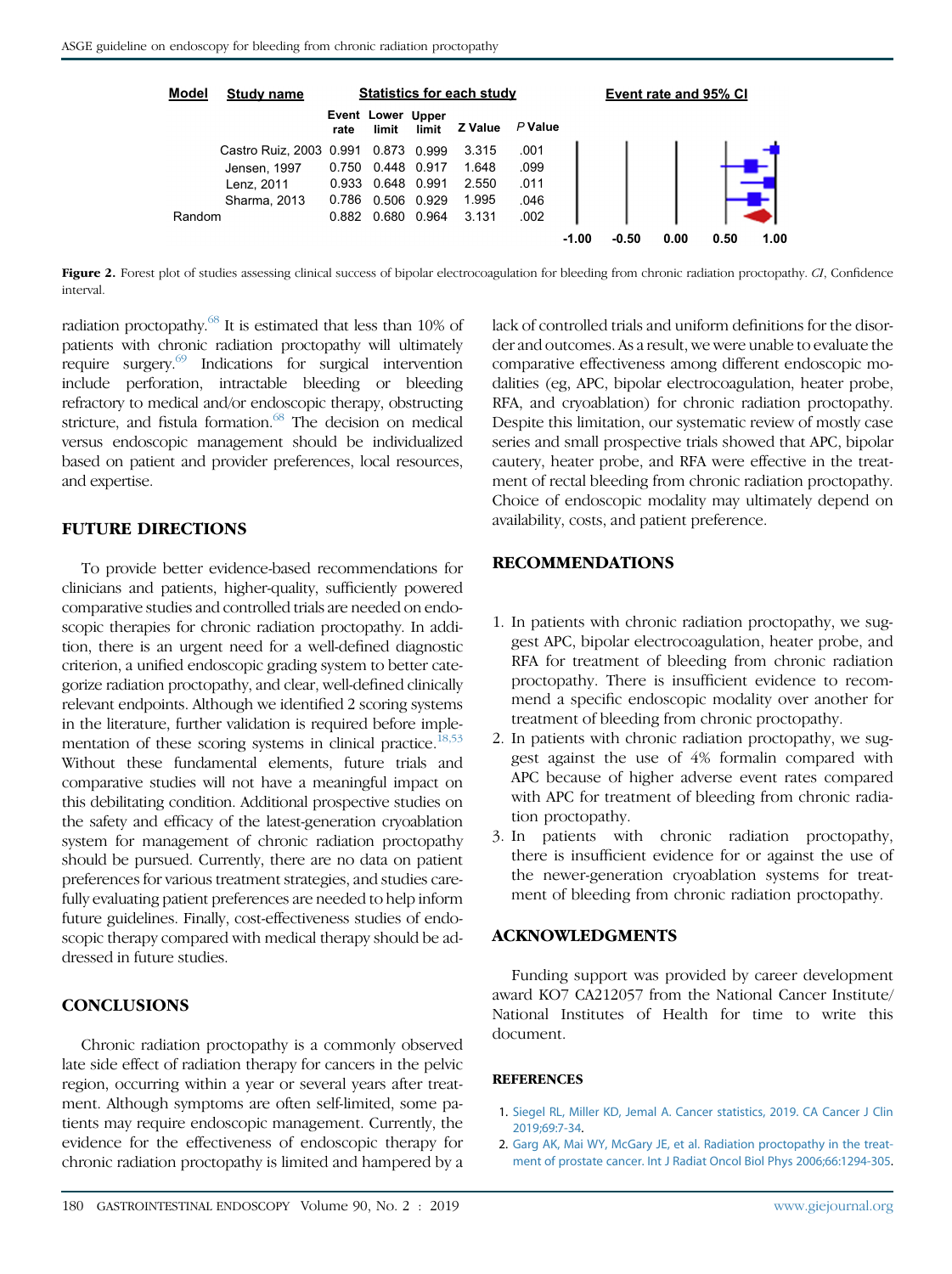- <span id="page-10-0"></span>3. [Kuku S, Fragkos C, McCormack M, et al. Radiation-induced bowel](http://refhub.elsevier.com/S0016-5107(19)31661-X/sref3) [injury: the impact of radiotherapy on survivorship after treatment of](http://refhub.elsevier.com/S0016-5107(19)31661-X/sref3) [gynaecological cancers. Br J Cancer 2013;109:1504-12.](http://refhub.elsevier.com/S0016-5107(19)31661-X/sref3)
- 4. [Krol R, Smeenk RJ, van Lin EN, et al. Systematic review: anal and rectal](http://refhub.elsevier.com/S0016-5107(19)31661-X/sref4) [changes after radiotherapy for prostate cancer. Int J Colorectal Dis](http://refhub.elsevier.com/S0016-5107(19)31661-X/sref4) [2014;29:273-83.](http://refhub.elsevier.com/S0016-5107(19)31661-X/sref4)
- 5. [Ooi BS, Tjandra JJ, Green MD. Morbidities of adjuvant chemotherapy](http://refhub.elsevier.com/S0016-5107(19)31661-X/sref5) [and radiotherapy for resectable rectal cancer: an overview. Dis Colon](http://refhub.elsevier.com/S0016-5107(19)31661-X/sref5) [Rectum 1999;42:403-18.](http://refhub.elsevier.com/S0016-5107(19)31661-X/sref5)
- 6. [Denton A, Forbes A, Andreyev J, et al. Non-surgical interventions for](http://refhub.elsevier.com/S0016-5107(19)31661-X/sref6) [late radiation proctopathy in patients who have received radical radio](http://refhub.elsevier.com/S0016-5107(19)31661-X/sref6)[therapy to the pelvis. Cochrane Database Syst Rev 2002:CD003455](http://refhub.elsevier.com/S0016-5107(19)31661-X/sref6).
- 7. [Gilinsky NH, Burns DG, Barbezat GO, et al. The natural history of](http://refhub.elsevier.com/S0016-5107(19)31661-X/sref7) [radiation-induced proctosigmoiditis: an analysis of 88 patients. Q J](http://refhub.elsevier.com/S0016-5107(19)31661-X/sref7) [Med 1983;52:40.](http://refhub.elsevier.com/S0016-5107(19)31661-X/sref7)
- 8. [Eifel PJ, Levenback C, Wharton JT, et al. Time course and incidence of](http://refhub.elsevier.com/S0016-5107(19)31661-X/sref8) [late complications in patients treated with radiation therapy for FIGO](http://refhub.elsevier.com/S0016-5107(19)31661-X/sref8) [stage IB carcinoma of the uterine cervix. Int J Radiat Oncol Biol Phys](http://refhub.elsevier.com/S0016-5107(19)31661-X/sref8) [1995;32:1289-300.](http://refhub.elsevier.com/S0016-5107(19)31661-X/sref8)
- 9. [Schultheiss TE, Lee WR, Hunt MA, et al. Late GI and GU complications](http://refhub.elsevier.com/S0016-5107(19)31661-X/sref9) [in the treatment of prostate cancer. Int J Radiat Oncol Biol Phys](http://refhub.elsevier.com/S0016-5107(19)31661-X/sref9) [1997;37:3](http://refhub.elsevier.com/S0016-5107(19)31661-X/sref9).
- 10. [Chrouser KL, Leibovich BC, Sweat SD, et al. Urinary fistulas following](http://refhub.elsevier.com/S0016-5107(19)31661-X/sref10) [external radiation or permanent brachytherapy for the treatment of](http://refhub.elsevier.com/S0016-5107(19)31661-X/sref10) [prostate cancer. J Urol 2005;173:1953-7.](http://refhub.elsevier.com/S0016-5107(19)31661-X/sref10)
- 11. [Theodorescu D, Gillenwater J, Koutrouvelis P. Prostatourethral-rectal](http://refhub.elsevier.com/S0016-5107(19)31661-X/sref11) [fistula after prostate brachytherapy. Cancer 2000;89:2085-91.](http://refhub.elsevier.com/S0016-5107(19)31661-X/sref11)
- 12. [Vanneste BG, Van De Voorde L, de Ridder RJ, et al. Chronic radiation](http://refhub.elsevier.com/S0016-5107(19)31661-X/sref12) [proctitis: tricks to prevent and treat. Int J Colorectal Dis 2015;30:](http://refhub.elsevier.com/S0016-5107(19)31661-X/sref12) [1293-303](http://refhub.elsevier.com/S0016-5107(19)31661-X/sref12).
- 13. [ASGE Technology Committee; Appalaneni V, Fanelli RD, Sharaf RN,](http://refhub.elsevier.com/S0016-5107(19)31661-X/sref13) [et al. The role of endoscopy in patients with anorectal disorders. Gas](http://refhub.elsevier.com/S0016-5107(19)31661-X/sref13)[trointest Endosc 2010;72:1117-23.](http://refhub.elsevier.com/S0016-5107(19)31661-X/sref13)
- 14. [Guyatt GH, Oxman AD, Vist GE, et al. GRADE: an emerging consensus](http://refhub.elsevier.com/S0016-5107(19)31661-X/sref14) [on rating quality of evidence and strength of recommendations. Br](http://refhub.elsevier.com/S0016-5107(19)31661-X/sref14) [Med J 2008;336:924-6.](http://refhub.elsevier.com/S0016-5107(19)31661-X/sref14)
- 15. [Moher D, Liberati A, Tetzlaff J, et al. Preferred reporting items for sys](http://refhub.elsevier.com/S0016-5107(19)31661-X/sref15)[tematic reviews and meta-analyses. The PRISMA statement. Ann Intern](http://refhub.elsevier.com/S0016-5107(19)31661-X/sref15) [Med 2009;151:264-9](http://refhub.elsevier.com/S0016-5107(19)31661-X/sref15).
- 16. [Alfadhli AA, Alazmi WM, Ponich T, et al. Efficacy of argon plasma coag](http://refhub.elsevier.com/S0016-5107(19)31661-X/sref16)[ulation compared to topical formalin application for chronic radiation](http://refhub.elsevier.com/S0016-5107(19)31661-X/sref16) [proctopathy. Can J Gastroenterol 2008;22:129.](http://refhub.elsevier.com/S0016-5107(19)31661-X/sref16)
- 17. [Al Gizaway SM, Abdelbaki L, Nahed AM. Radiation induced-late bowel](http://refhub.elsevier.com/S0016-5107(19)31661-X/sref17) [toxicity: role of argon plasma coagulation. J Radiother Practi 2012;11:](http://refhub.elsevier.com/S0016-5107(19)31661-X/sref17) [92-100](http://refhub.elsevier.com/S0016-5107(19)31661-X/sref17).
- 18. [Alvaro-Villegas JC, Sobrino-Cossio S, Tenoria-Tellez LC, et al. Argon](http://refhub.elsevier.com/S0016-5107(19)31661-X/sref18) [plasma coagulation, hyperbaric oxygen therapy in chronic radiation](http://refhub.elsevier.com/S0016-5107(19)31661-X/sref18) [proctopathy, effectiveness and impact on tissue toxicity. Rev Esp En](http://refhub.elsevier.com/S0016-5107(19)31661-X/sref18)[ferm Dig 2011;103:576-81.](http://refhub.elsevier.com/S0016-5107(19)31661-X/sref18)
- 19. [Ben-Soussan E, Antonietti M, Savoye G, et al. Argon plasma coagula](http://refhub.elsevier.com/S0016-5107(19)31661-X/sref19)[tion in the treatment of hemorrhagic radiation proctopathy is efficient](http://refhub.elsevier.com/S0016-5107(19)31661-X/sref19) [but requires a perfect colonic cleansing to be safe. Eur J Gastroenterol](http://refhub.elsevier.com/S0016-5107(19)31661-X/sref19) [Hepatol 2004;16:115-6](http://refhub.elsevier.com/S0016-5107(19)31661-X/sref19).
- 20. [Canard JM, Vedrenne B, Bors G, et al. Long term results of treatment of](http://refhub.elsevier.com/S0016-5107(19)31661-X/sref20) [hemorrhagic radiation proctopathy by argon plasma coagulation. Gas](http://refhub.elsevier.com/S0016-5107(19)31661-X/sref20)[troenterol Clin Biol 2003;27:455-9](http://refhub.elsevier.com/S0016-5107(19)31661-X/sref20).
- 21. [Chrusciewska-Kiliszek MR, Regula J, Polkowski M, et al. Sucralfate or](http://refhub.elsevier.com/S0016-5107(19)31661-X/sref21) [placebo following argon plasma coagulation for chronic radiation](http://refhub.elsevier.com/S0016-5107(19)31661-X/sref21) [proctopathy: a randomized double blind trial. Colorectal Dis 2013;15:](http://refhub.elsevier.com/S0016-5107(19)31661-X/sref21) [e48-55](http://refhub.elsevier.com/S0016-5107(19)31661-X/sref21).
- 22. [Cunha TR, Colaiacovo W, Oliveira CZ, et al. Comparison between two](http://refhub.elsevier.com/S0016-5107(19)31661-X/sref22) [different parameters of argon plasma coagulation in the treatment](http://refhub.elsevier.com/S0016-5107(19)31661-X/sref22) [of chronic radiation proctopathy. Int J Colorectal Dis 2016;31:1657-8](http://refhub.elsevier.com/S0016-5107(19)31661-X/sref22).
- 23. [Dees J, Meijssen MA, Kuipers EJ. Argon plasma coagulation for radia](http://refhub.elsevier.com/S0016-5107(19)31661-X/sref23)[tion proctopathy. Scand J Gastroenterol Suppl 2006;243:175-8](http://refhub.elsevier.com/S0016-5107(19)31661-X/sref23).
- 24. [De la Serna Higuera C, Martin Arribas MI, Rodriguez Gomez SJ, et al.](http://refhub.elsevier.com/S0016-5107(19)31661-X/sref24) [Efficacy and safety of argon plasma coagulation for the treatment of](http://refhub.elsevier.com/S0016-5107(19)31661-X/sref24)

[hemorrhagic radiation proctopathy. Rev Esp Enferm Dig 2004;96:](http://refhub.elsevier.com/S0016-5107(19)31661-X/sref24) [758-64.](http://refhub.elsevier.com/S0016-5107(19)31661-X/sref24)

- 25. [Fantin AC, Binek J, Suter WR, et al. Argon beam coagulation for treat](http://refhub.elsevier.com/S0016-5107(19)31661-X/sref25)[ment of symptomatic radiation-induced proctopathy. Gastrointest En](http://refhub.elsevier.com/S0016-5107(19)31661-X/sref25)[dosc 1999;49\(4 Pt 1\):515-8.](http://refhub.elsevier.com/S0016-5107(19)31661-X/sref25)
- 26. [Hortelano E, Gómez-Iturriaga A, Ortiz-de-Zárate R, et al. Is argon](http://refhub.elsevier.com/S0016-5107(19)31661-X/sref26) [plasma coagulation an effective and safe treatment option for patients](http://refhub.elsevier.com/S0016-5107(19)31661-X/sref26) [with chronic radiation proctopathy after high doses of radiotherapy?](http://refhub.elsevier.com/S0016-5107(19)31661-X/sref26) [Rev Esp Enferm Dig 2014;106:165-70.](http://refhub.elsevier.com/S0016-5107(19)31661-X/sref26)
- 27. [Kaassis M, Oberti E, Burtin P, et al. Argon plasma coagulation for the](http://refhub.elsevier.com/S0016-5107(19)31661-X/sref27) [treatment of hemorrhagic radiation proctopathy. Endoscopy 2000;32:](http://refhub.elsevier.com/S0016-5107(19)31661-X/sref27) [673-6.](http://refhub.elsevier.com/S0016-5107(19)31661-X/sref27)
- 28. [Karamanolis G, Triantafyllou K, Tsiamoulos Z, et al. Argon plasma coag](http://refhub.elsevier.com/S0016-5107(19)31661-X/sref28)[ulation has a long-lasting therapeutic effect in patients with chronic ra](http://refhub.elsevier.com/S0016-5107(19)31661-X/sref28)[diation proctopathy. Endoscopy 2009;41:529-31.](http://refhub.elsevier.com/S0016-5107(19)31661-X/sref28)
- 29. [Lenz L, Tafarel J, Correia L, et al. Comparative study of bipolar electro](http://refhub.elsevier.com/S0016-5107(19)31661-X/sref29)[coagulation versus argon plasma coagulation for rectal bleeding due](http://refhub.elsevier.com/S0016-5107(19)31661-X/sref29) [to chronic radiation coloproctopathy. Endoscopy 2011;43:697-701](http://refhub.elsevier.com/S0016-5107(19)31661-X/sref29).
- 30. [López-Arce G, Téllez-Avila FI, García-Osogobio S, et al. Endoscopic](http://refhub.elsevier.com/S0016-5107(19)31661-X/sref30) [treatment with argon plasma coagulation in postradiation proctop](http://refhub.elsevier.com/S0016-5107(19)31661-X/sref30)[athy. Int J Colorectal Dis 2010;25:895-8.](http://refhub.elsevier.com/S0016-5107(19)31661-X/sref30)
- 31. [Onoyama M. Effectiveness of argon plasma coagulation \(APC\) for hem](http://refhub.elsevier.com/S0016-5107(19)31661-X/sref31)[orrhagic radiation proctopathy. Gastroenterol Endosc 2011;53:16-21.](http://refhub.elsevier.com/S0016-5107(19)31661-X/sref31)
- 32. [Rolachon A, Papillon E, Fournet J. Is argon plasma coagulation an effi](http://refhub.elsevier.com/S0016-5107(19)31661-X/sref32)[cient treatment for digestive system vascular malformation and radia](http://refhub.elsevier.com/S0016-5107(19)31661-X/sref32)[tion proctopathy? Gastroenterol Clin Biol 2000;24:1205-10](http://refhub.elsevier.com/S0016-5107(19)31661-X/sref32).
- 33. [Rotondano G, Bianco MA, Marmo R, et al. Long-term outcome of argon](http://refhub.elsevier.com/S0016-5107(19)31661-X/sref33) [plasma coagulation therapy for bleeding caused by chronic radiation](http://refhub.elsevier.com/S0016-5107(19)31661-X/sref33) [proctopathy. Dig Liver Dis 2003;35:806-10.](http://refhub.elsevier.com/S0016-5107(19)31661-X/sref33)
- 34. [Sait Dag M, Akin I, Zeynel AO, et al. The efficacy and safety of argon](http://refhub.elsevier.com/S0016-5107(19)31661-X/sref34) [plasma coagulation in treatment of radiation proctopathy. Biomed](http://refhub.elsevier.com/S0016-5107(19)31661-X/sref34) [Res 2013;24:36-9](http://refhub.elsevier.com/S0016-5107(19)31661-X/sref34).
- 35. [Sebastian S, O'Connor H, O'Morain C, et al. Argon plasma coagulation](http://refhub.elsevier.com/S0016-5107(19)31661-X/sref35) [as first-line treatment for chronic radiation proctopathy.](http://refhub.elsevier.com/S0016-5107(19)31661-X/sref35) [J Gastroenterol Hepatol 2004;19:1169-73](http://refhub.elsevier.com/S0016-5107(19)31661-X/sref35).
- 36. [Silva RA, Correia AJ, Moreira Dias L, et al. Argon plasma coagulation](http://refhub.elsevier.com/S0016-5107(19)31661-X/sref36) [therapy for hemorrhagic radiation proctosigmoiditis. Gastrointest En](http://refhub.elsevier.com/S0016-5107(19)31661-X/sref36)[dosc 1999;50:221-4](http://refhub.elsevier.com/S0016-5107(19)31661-X/sref36).
- 37. [Siow SL, Mahendran HA, Seo CJ. Complication and remission rates af](http://refhub.elsevier.com/S0016-5107(19)31661-X/sref37)[ter endoscopic argon plasma coagulation in the treatment of haemor](http://refhub.elsevier.com/S0016-5107(19)31661-X/sref37)[rhagic radiation proctopathy. Int J Colorectal Dis 2017;32:131-4](http://refhub.elsevier.com/S0016-5107(19)31661-X/sref37).
- 38. [Swan MP, Moore GT, Sievert W, et al. Efficacy and safety of single](http://refhub.elsevier.com/S0016-5107(19)31661-X/sref38)[session argon plasma coagulation in the management of chronic radi](http://refhub.elsevier.com/S0016-5107(19)31661-X/sref38)[ation proctopathy. Gastrointest Endosc 2010;72:150-4.](http://refhub.elsevier.com/S0016-5107(19)31661-X/sref38)
- 39. [Taïeb S, Rolachon A, Cenni JC, et al. Effective use of argon plasma](http://refhub.elsevier.com/S0016-5107(19)31661-X/sref39) [coagulation in the treatment of severe radiation proctopathy. Dis Co](http://refhub.elsevier.com/S0016-5107(19)31661-X/sref39)[lon Rectum 2001;44:1766-71](http://refhub.elsevier.com/S0016-5107(19)31661-X/sref39).
- 40. [Tam W, Moore J, Schoeman M. Treatment of radiation proctopathy](http://refhub.elsevier.com/S0016-5107(19)31661-X/sref40) [with argon plasma coagulation. Endoscopy 2000;32:667-72](http://refhub.elsevier.com/S0016-5107(19)31661-X/sref40).
- 41. [Tjandra JJ, Sengupta S. Argon plasma coagulation is an effective treat](http://refhub.elsevier.com/S0016-5107(19)31661-X/sref41)[ment for refractory hemorrhagic radiation proctopathy. Dis Colon](http://refhub.elsevier.com/S0016-5107(19)31661-X/sref41) [Rectum 2001;44:1759-65](http://refhub.elsevier.com/S0016-5107(19)31661-X/sref41).
- 42. [Tomasello G, Bellavia M, Damiano G, et al. Argon plasma coagulation in](http://refhub.elsevier.com/S0016-5107(19)31661-X/sref42) [the treatment of post-radiotherapy rectal bleeding. Eur J Oncol](http://refhub.elsevier.com/S0016-5107(19)31661-X/sref42) [2012;17:37-41](http://refhub.elsevier.com/S0016-5107(19)31661-X/sref42).
- 43. [Venkatesh KS, Ramanujam P. Endoscopic therapy for radiation](http://refhub.elsevier.com/S0016-5107(19)31661-X/sref43) [proctopathy-induced hemorrhage in patients with prostaticcarcinoma](http://refhub.elsevier.com/S0016-5107(19)31661-X/sref43) [using argon plasma coagulator application. Surg Endosc 2002;16:](http://refhub.elsevier.com/S0016-5107(19)31661-X/sref43) [707-10.](http://refhub.elsevier.com/S0016-5107(19)31661-X/sref43)
- 44. [Villavicencio RT, Rex DK, Rahmani E. Efficacy and complications of](http://refhub.elsevier.com/S0016-5107(19)31661-X/sref44) [argon plasma coagulation for hematochezia related to radiation proct](http://refhub.elsevier.com/S0016-5107(19)31661-X/sref44)[opathy. Gastrointest Endosc 2002;55:70-4.](http://refhub.elsevier.com/S0016-5107(19)31661-X/sref44)
- 45. [Weiner J, Schwartz D, Martinez M, et al. Long-term results on the ef](http://refhub.elsevier.com/S0016-5107(19)31661-X/sref45)[ficacy of argon plasma coagulation for patients with chronic radia](http://refhub.elsevier.com/S0016-5107(19)31661-X/sref45)[tion proctopathy after conventionally fractionated, dose-escalated](http://refhub.elsevier.com/S0016-5107(19)31661-X/sref45) [radiation therapy for prostate cancer. Pract Radiat Oncol 2017;7:](http://refhub.elsevier.com/S0016-5107(19)31661-X/sref45) [e35-42](http://refhub.elsevier.com/S0016-5107(19)31661-X/sref45).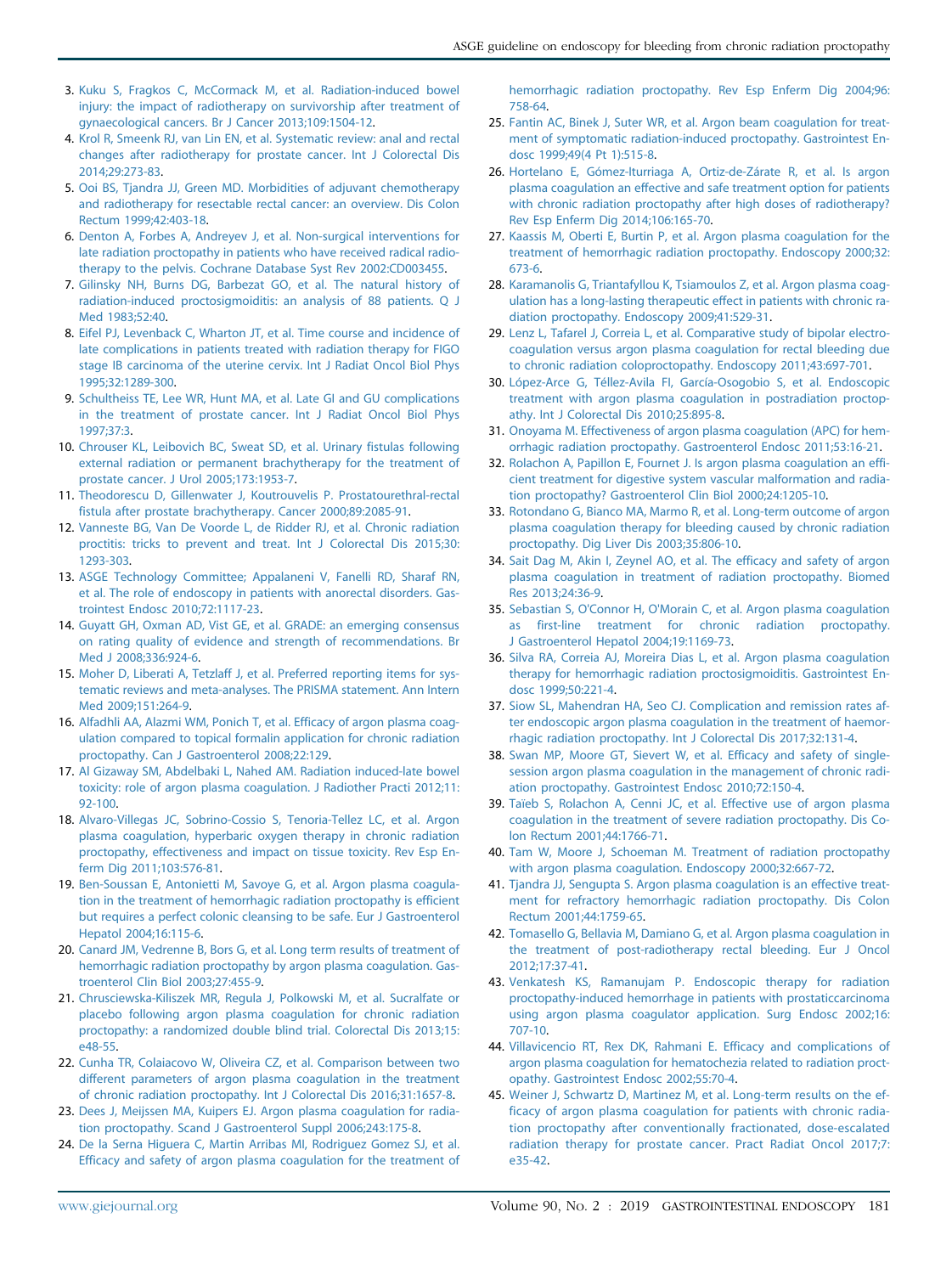- <span id="page-11-0"></span>46. [Yeoh E, Tam W, Schoeman M, et al. Argon plasma coagulation therapy](http://refhub.elsevier.com/S0016-5107(19)31661-X/sref46) [versus topical formalin for intractable rectal bleeding and anorectal](http://refhub.elsevier.com/S0016-5107(19)31661-X/sref46) [dysfunction after radiation therapy for prostate carcinoma. Int J Radiat](http://refhub.elsevier.com/S0016-5107(19)31661-X/sref46) [Oncol Biol Phys 2013;87:954-9](http://refhub.elsevier.com/S0016-5107(19)31661-X/sref46).
- 47. [Zan J, Kauscak I, Mincik L, et al. Chronic radiation proctopathy](http://refhub.elsevier.com/S0016-5107(19)31661-X/sref47)-Does [argon plasma coagulation \(APC\) resolve this therapeutic problem?](http://refhub.elsevier.com/S0016-5107(19)31661-X/sref47) [Gastroenterol Hepatol 2011;65:316-24](http://refhub.elsevier.com/S0016-5107(19)31661-X/sref47).
- 48. [Zinicola R, Rutter MD, Falasco G, et al. Haemorrhagic radiation proctop](http://refhub.elsevier.com/S0016-5107(19)31661-X/sref48)[athy: endoscopic severity may be useful to guide therapy. Int J Colrec](http://refhub.elsevier.com/S0016-5107(19)31661-X/sref48)[tal Dis 2003;18:439-44.](http://refhub.elsevier.com/S0016-5107(19)31661-X/sref48)
- 49. [Castro Ruiz JM, Hernandez Guerrero A, Sobrino Cossio S, et al. Bipolar](http://refhub.elsevier.com/S0016-5107(19)31661-X/sref49) [electrocoagulation in patients with persistent hemorrhage secondary](http://refhub.elsevier.com/S0016-5107(19)31661-X/sref49) [to second degree postradiation proctopathy. Rev Gastrenterol Mex](http://refhub.elsevier.com/S0016-5107(19)31661-X/sref49) [2003;68:207-14.](http://refhub.elsevier.com/S0016-5107(19)31661-X/sref49)
- 50. [Jensen DM, Machicado GA, Cheng S, et al. A randomized prospective](http://refhub.elsevier.com/S0016-5107(19)31661-X/sref50) [study of endoscopic bipolar electrocoagulation and heater probe](http://refhub.elsevier.com/S0016-5107(19)31661-X/sref50) [treatment of chronic rectal bleeding from radiation telangiectasia. Gas](http://refhub.elsevier.com/S0016-5107(19)31661-X/sref50)[trointest Endosc 1997;45:20-5.](http://refhub.elsevier.com/S0016-5107(19)31661-X/sref50)
- 51. [Sharma V, Sharma R, Mangal D. A randomized prospective study of](http://refhub.elsevier.com/S0016-5107(19)31661-X/sref51) [endoscopic bipolar heater probe treatment of chronic rectal bleeding](http://refhub.elsevier.com/S0016-5107(19)31661-X/sref51) [from radiation proctopathy. Ann Oncol 2013;24:iv38-121.](http://refhub.elsevier.com/S0016-5107(19)31661-X/sref51)
- 52. [Fuentes D, Monserat R, Isern AM, et al. Colitis due to radiation: endo](http://refhub.elsevier.com/S0016-5107(19)31661-X/sref52)[scopic management with heat probe. GEN 1993;47:165-7](http://refhub.elsevier.com/S0016-5107(19)31661-X/sref52).
- 53. [Dray X, Repici A, Gonzalez P, et al. Radiofrequency ablation for the](http://refhub.elsevier.com/S0016-5107(19)31661-X/sref53) [treatment of gastric antral vascular ectasia. Endoscopy 2014;46:963-9](http://refhub.elsevier.com/S0016-5107(19)31661-X/sref53).
- 54. [Rustagi T, Corbett FS, Mashimo H. Treatment of chronic radiation](http://refhub.elsevier.com/S0016-5107(19)31661-X/sref54) [proctopathy with radiofrequency ablation \(with video\). Gastrointest](http://refhub.elsevier.com/S0016-5107(19)31661-X/sref54) [Endosc 2015;81:428-36](http://refhub.elsevier.com/S0016-5107(19)31661-X/sref54).
- 55. [Shahbaz O, Tadros M, Chaletsky DM. Radiofrequency ablation for the](http://refhub.elsevier.com/S0016-5107(19)31661-X/sref55) [management of radiation proctopathy: an effective and safe treatment](http://refhub.elsevier.com/S0016-5107(19)31661-X/sref55) [modality \[abstract\]. Gastrointest Endosc 2014;79:AB459-60.](http://refhub.elsevier.com/S0016-5107(19)31661-X/sref55)
- 56. [Hou JK, Abudayyeh S, Shaib Y. Treatment of chronic radiation proctop](http://refhub.elsevier.com/S0016-5107(19)31661-X/sref56)[athy with cryoablation. Gastrointest Endosc 2011;73:383-9.](http://refhub.elsevier.com/S0016-5107(19)31661-X/sref56)
- 57. [Kantsevoy SV, Cruz-Correa MR, Vaughn CA, et al. Endoscopic cryo](http://refhub.elsevier.com/S0016-5107(19)31661-X/sref57)[therapy for the treatment of bleeding mucosal vascular lesions of](http://refhub.elsevier.com/S0016-5107(19)31661-X/sref57) [the GI tract: a pilot study. Gastrointest Endosc 2003;57:403-6.](http://refhub.elsevier.com/S0016-5107(19)31661-X/sref57)
- 58. [Cavic J, Turic J, Martinac P, et al. Metronidazole in the treatment of](http://refhub.elsevier.com/S0016-5107(19)31661-X/sref58) [chronic radiation proctopathy: clinical trial. Croat Med J 2000;41:314-8](http://refhub.elsevier.com/S0016-5107(19)31661-X/sref58).
- 59. [Pinto A, Fidalgo P, Cravo M, et al. Short chain fatty acids are effective in](http://refhub.elsevier.com/S0016-5107(19)31661-X/sref59) [short term treatment of chronic radiation proctopathy. Dis Col Rectum](http://refhub.elsevier.com/S0016-5107(19)31661-X/sref59) [1999;42:788-96.](http://refhub.elsevier.com/S0016-5107(19)31661-X/sref59)
- 60. [Nelamangala Ramakrishnaiah VP, Javali TD, Dharanipragada K, et al.](http://refhub.elsevier.com/S0016-5107(19)31661-X/sref60) [Formalin dab, the effective way of treating haemorrhagic radiation](http://refhub.elsevier.com/S0016-5107(19)31661-X/sref60) [proctopathy: a randomized trial from a tertiary care hospital in South](http://refhub.elsevier.com/S0016-5107(19)31661-X/sref60) [India. Colorectal Dis 2012;14:876-82](http://refhub.elsevier.com/S0016-5107(19)31661-X/sref60).
- 61. [Sahakitrungruang C, Patiwongpaisarn A, Kanjanasilp P, et al.](http://refhub.elsevier.com/S0016-5107(19)31661-X/sref61) [A randomized controlled trial comparing colonic irrigation and oral an](http://refhub.elsevier.com/S0016-5107(19)31661-X/sref61)[tibiotics administration versus 4% formalin application for treatment of](http://refhub.elsevier.com/S0016-5107(19)31661-X/sref61) [hemorrhagic radiation proctopathy. Dis Colorectal Rectum 2012;55:](http://refhub.elsevier.com/S0016-5107(19)31661-X/sref61) [1053-8](http://refhub.elsevier.com/S0016-5107(19)31661-X/sref61).
- 62. [Van de Wetering FT, Verleye L, Andreyev HJN, et al. Non-surgical inter](http://refhub.elsevier.com/S0016-5107(19)31661-X/sref62)[ventions for late rectal problems \(proctopathy\) of radiotherapy in peo](http://refhub.elsevier.com/S0016-5107(19)31661-X/sref62)[ple who have received radiotherapy to the pelvis. Cochrane Datab](http://refhub.elsevier.com/S0016-5107(19)31661-X/sref62) [System Rev 2016;4:CD003455](http://refhub.elsevier.com/S0016-5107(19)31661-X/sref62).
- 63. [Kochhar R, Patel F, Dhar A, et al. Radiation-induced proctosigmoiditis.](http://refhub.elsevier.com/S0016-5107(19)31661-X/sref63) [Prospective, randomized, double-blind controlled trial of oral sulfasala](http://refhub.elsevier.com/S0016-5107(19)31661-X/sref63)[zine plus rectal steroids versus rectal sucralfate. Dig Dis Sci 1991;36:](http://refhub.elsevier.com/S0016-5107(19)31661-X/sref63) [103-7](http://refhub.elsevier.com/S0016-5107(19)31661-X/sref63).
- 64. [Kennedy M, Bruninga K, Mutlu EA, et al. Successful and sustained treat](http://refhub.elsevier.com/S0016-5107(19)31661-X/sref64)[ment of chronic radiation proctopathy with antioxidant vitamins E and](http://refhub.elsevier.com/S0016-5107(19)31661-X/sref64) [C. Am J Gastroenterol 2001;96:1080-4](http://refhub.elsevier.com/S0016-5107(19)31661-X/sref64).
- 65. [Kocchar R, Sriram PV, Sharma SC, et al. Natural history of late radiation](http://refhub.elsevier.com/S0016-5107(19)31661-X/sref65) [proctosigmoiditis treated with topical sucralfate suspension. Dig Dis](http://refhub.elsevier.com/S0016-5107(19)31661-X/sref65) [Sci 1999;44:973-8.](http://refhub.elsevier.com/S0016-5107(19)31661-X/sref65)
- 66. [Clark RE, Tenorio LM, Hussey JR, et al. Hyperbaric oxygen treatment of](http://refhub.elsevier.com/S0016-5107(19)31661-X/sref66) [chronic refractory radiation proctopathy: a randomized and controlled](http://refhub.elsevier.com/S0016-5107(19)31661-X/sref66) [double-blind crossover trial with long-term follow-up. Int J Radiat On](http://refhub.elsevier.com/S0016-5107(19)31661-X/sref66)[col Biol Phys 2008;72:1621](http://refhub.elsevier.com/S0016-5107(19)31661-X/sref66).
- 67. [Glover M, Smerdon GR, Andreyev HJ, et al. Hyperbaric oxygen for pa](http://refhub.elsevier.com/S0016-5107(19)31661-X/sref67)[tients with chronic bowel dysfunction after pelvic radiotherapy \(HOT2\):](http://refhub.elsevier.com/S0016-5107(19)31661-X/sref67) [a randomised, double-blind, sham-controlled phase 3 trial. Lancet On](http://refhub.elsevier.com/S0016-5107(19)31661-X/sref67)[col 2016;17:224-33.](http://refhub.elsevier.com/S0016-5107(19)31661-X/sref67)
- 68. [Sarin A, Safar B. Management of radiation proctopathy. Gastroenterol](http://refhub.elsevier.com/S0016-5107(19)31661-X/sref68) [Clin North Am 2013;42:913-25](http://refhub.elsevier.com/S0016-5107(19)31661-X/sref68).
- 69. [Jao SW, Beart RW Jr, Gunderson LL. Surgical treatment of radiation in](http://refhub.elsevier.com/S0016-5107(19)31661-X/sref69)[juries of the colon and rectum. Am J Surg 1986;151:272-7](http://refhub.elsevier.com/S0016-5107(19)31661-X/sref69).
- 70. [Andrews JC, Schunemann HJ, Oxman AD, et al. GRADE guidelines: 15.](http://refhub.elsevier.com/S0016-5107(19)31661-X/sref70) [Going from evidence to recommendation-determinants of a recom](http://refhub.elsevier.com/S0016-5107(19)31661-X/sref70)mendation'[s direction and strength. J Clin Epidemiol 2013;66:726-35](http://refhub.elsevier.com/S0016-5107(19)31661-X/sref70).

Abbreviations: APC, argon plasma coagulation; ASGE, American Society for Gastrointestinal Endoscopy; RFA, radiofrequency ablation..

DISCLOSURES: Dr Thosani has worked as a consultant for Boston Scientific and Pentax America. Dr Al-Haddad has received teaching and research support from Boston Scientific. Dr Buxbaum is a consultant for Olympus. Dr Fishman has received royalties for contribution to Up To Date. Dr Jamil is a consultant and speaker for Aries Pharmaceutical. Dr Khashab is a consultant and serves on the medical advisory board for Boston Scientific, Olympus, and Medtronic. Dr Wani is a consultant for Medtronic and Boston Scientific. All other authors disclosed no financial relationships relevant to this publication.

#### Received April 22, 2019. Accepted April 22, 2019.

Current affiliations: Current affiliations: Department of Gastroenterology, Kaiser Permanente San Francisco Medical Center, San Francisco, California, USA (1); Division of Digestive and Liver Diseases, University of Texas Southwestern Medical Center, Dallas, Texas, USA (2); Division of Gastroenterology, Hepatology and Nutrition, McGovern Medical School, UTHealth, Houston, Texas, USA (3); Division of Gastroenterology/Hepatology, Indiana University School of Medicine, Indianapolis, Indiana, USA (4); Division of Gastrointestinal and Liver Diseases, Keck School of Medicine, University of Southern California, Los Angeles, California, USA (5); Department of Gastroenterology and Hepatology, Dartmouth Hitchcock Medical Center, Geisel School of Medicine, Lebanon, New Hampshire, USA (6); Department of Gastroenterology, Baylor College of Medicine/Texas Children's Hospital, Houston, Texas, USA (7); Gastroenterology Service, The Queen's Medical Center, Honolulu, Hawaii, USA (8); Pancreatic and Biliary Diseases Program, Cedars-Sinai Medical Center, Los Angeles, California, USA (9); The Permanente Medical Group, Kaiser Permanente San Francisco Medical Center, San Francisco, California, USA (10); Division of Gastroenterology and Hepatology, Johns Hopkins University, Baltimore, Maryland, USA (11); Digestive Disease Institute, Virginia Mason Medical Center, Seattle, Washington, USA (12); Division of Gastroenterology and Hepatology, University of Iowa Hospitals & Clinics, Iowa City, Iowa, USA (13); Department of Gastroenterology, Archbold Medical Group, Thomasville, Georgia, USA (14); Division of Gastroenterology, Beth Israel Deaconess Medical Center, Harvard Medical School, Boston, Massachusetts, USA (15); Department of Gastroenterology and Hepatology, Mayo Clinic, Rochester, Minnesota, USA (16); Division of Gastroenterology, Montefiore Medical Center, Albert Einstein College of Medicine, Bronx, New York, USA (17); Division of Gastroenterology and Hepatology, University of Colorado Anschutz Medical Center, Aurora, Colorado, USA (18).

Reprint requests: Jeffrey K. Lee, M.D., M.A.S., 2350 Geary Boulevard, San Francisco, California 94115